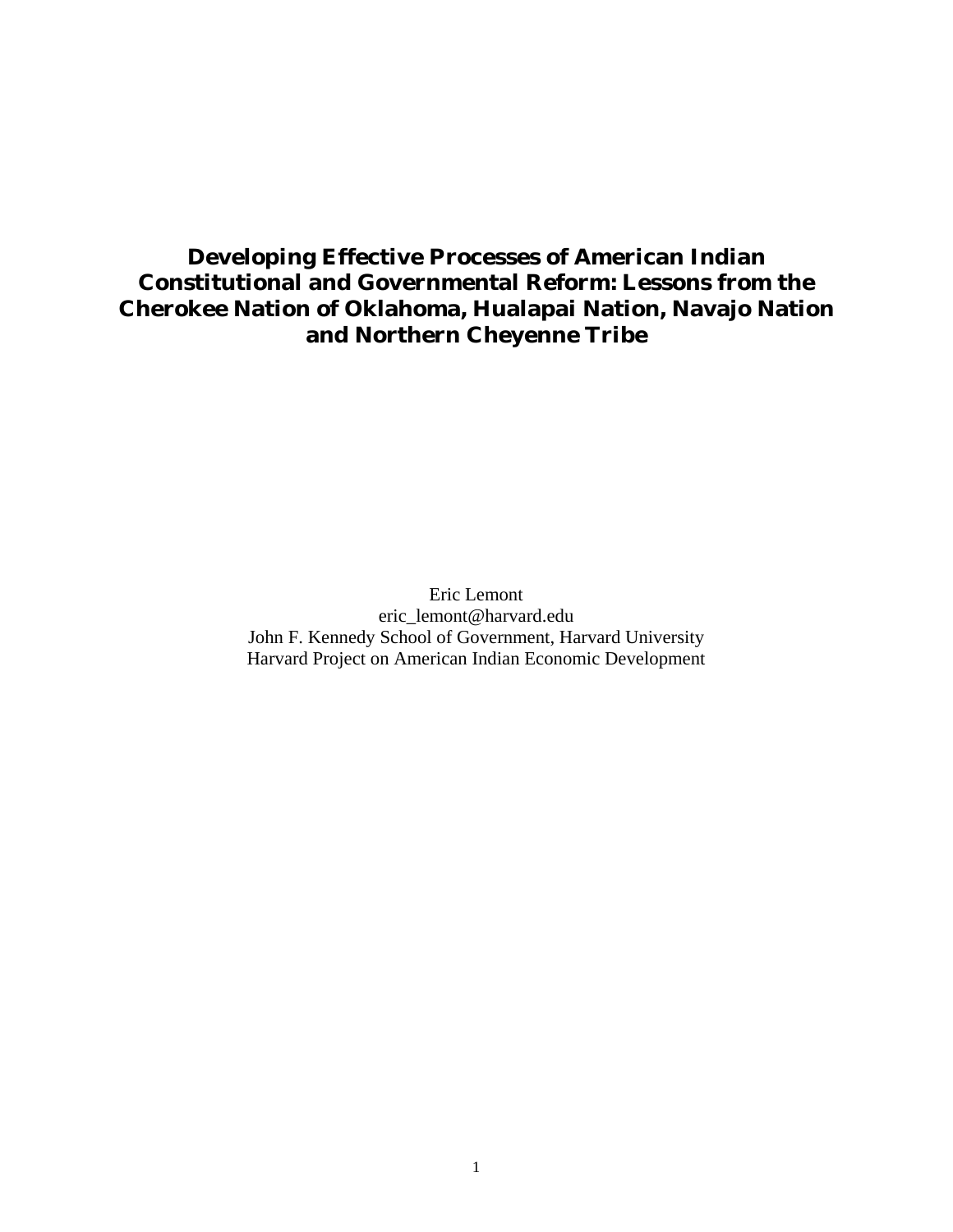Abstract: Over the past several decades, numerous American Indian nations have been revising their constitutions to create more legitimate, effective and culturally-appropriate governments. However, successful processes of reform have been hindered by a variety of universal challenges, including political obstacles to changing the status quo, difficulties in achieving effective citizen participation and insufficient mechanisms for resolving conflict. Drawing from the recent constitutional and governmental reform experiences of the Cherokee Nation of Oklahoma, the Hualapai Nation, the Navajo Nation, and the Northern Cheyenne Tribe, this paper discusses how four American Indian nations addressed these challenges. The four nations' experiences demonstrate how an increased reliance on tribal institutions such as constitutional reform commissions, constitutional conventions and tribal courts – combined with a focus on short and long-term programs of civic education – can help American Indian nations realize their goals of creating more effective and legitimate constitutions.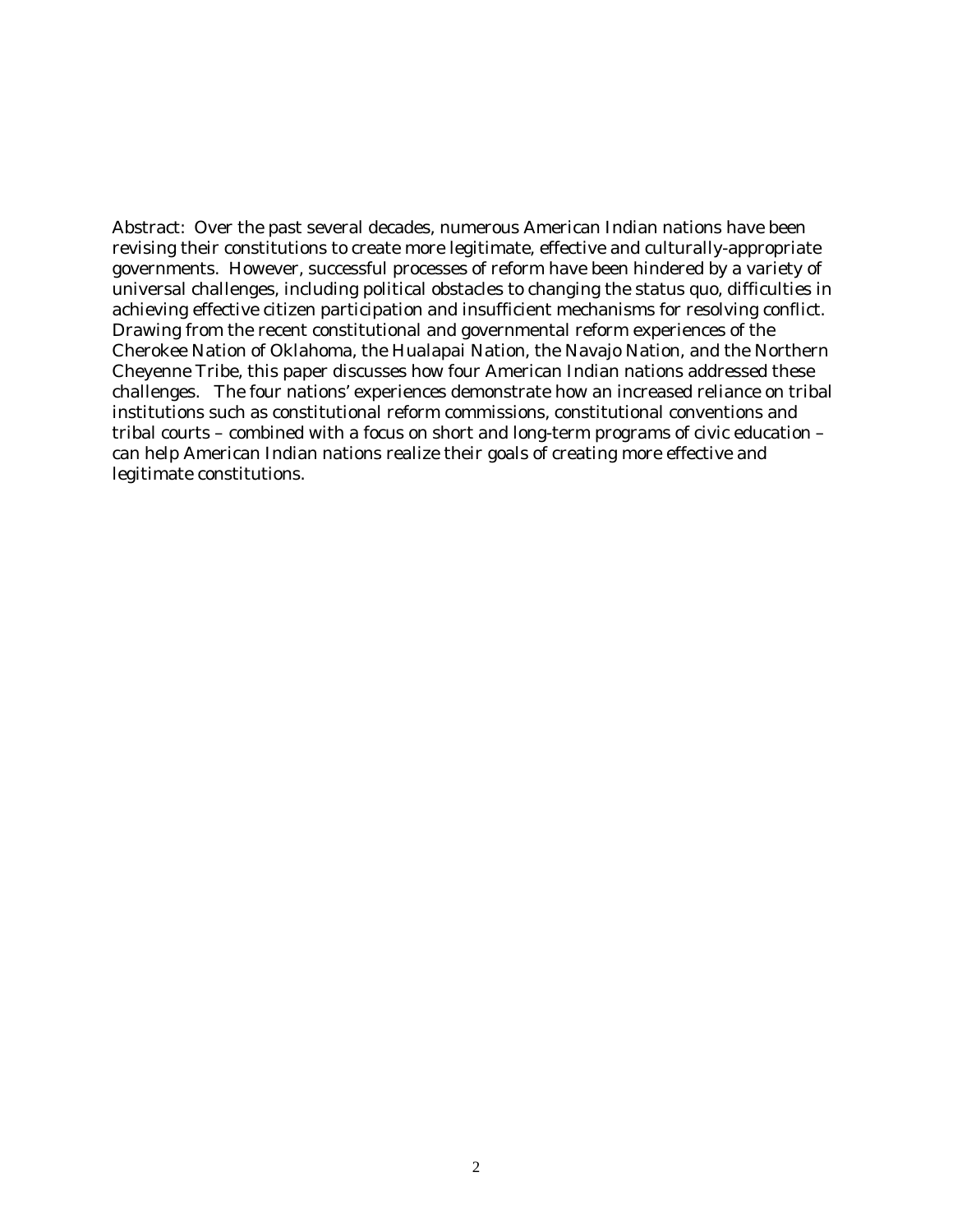# **Developing Effective Processes of American Indian Constitutional and Governmental Reform: Lessons from the Cherokee Nation of Oklahoma, Hualapai Nation, Navajo Nation and Northern Cheyenne Tribe**

Eric Lemont\*

"*We had constitutionalists and then we had people who felt the constitution wasn't in depth enough and then we had people who didn't really care about the constitution… We had those individuals who were fighting the system. We had a lot of different people that had a lot of different questions and opinions."* 

-- Member of Hualapai Nation constitutional reform committee

The Constitution of the United States of America holds a sacred place in American society. The product of vigorous debate and discussion, it is revered as the country's supreme law and ultimate embodiment of western and American political thought. Streams of citizens parade by its display in an airtight chamber in the nation's capitol; lawyers and judges give its individual provisions the strictest scrutiny; and scholars endlessly analyze and dissect the process of its adoption. In contrast, the constitutions of over one hundred American Indian nations are largely generic documents, patterned after model constitutions drafted by officials in the U.S. Dep[ar](#page-28-0)tment of Interior to help implement the landmark Indian Reorganization Act of 19341 ("IRA"). While the U.S. Constitution is a unique reflection of the country's traditions, cultu[re](#page-28-0) and values, IRA and IRA-influenced constitutions are foreign, boilerplate documents<sup>2</sup> that often conflict with pre-colonial tribal traditions of recognizing, organizing and allocating governance.

IRA constitutions' structural deficiencies, rushed processes of adoption, and divergence from traditional structures of political organization have contributed to a weakening of tribal government stability. Combined with the federal courts' steady erosion of the sovereignty of American Indian governments,<sup>3</sup> this instability has left American Indian nations less potent to address outside, and often hostile, private and governme[nt](#page-28-0) interests and less competitive with other governments in an increasingly globalized world.<sup>4</sup> While the media has highlighted and documented instances of tribal government corruption, intense personalized politics and even violence, American Indian nations – like countries around the world confronting the effects of colonialism – continue to wrestle with the larger ques[ti](#page-28-0)on of how best to address the historical and structural sources of many of these problems.<sup>5</sup> To varying extents, American Indian nations are amending and rewriting their constitutions to better reflect their individual political cultures and traditions, assert their inherent governing powers, enhance the accountability of elected officials, strengt[he](#page-28-0)n government stability, and provide a foundation for the increased exercise of sovereignty. 6

Like any country engaged in the monumental task of governmental and constitutional reform, American Indian nations face an array of obstacles. Incumbent officeholders may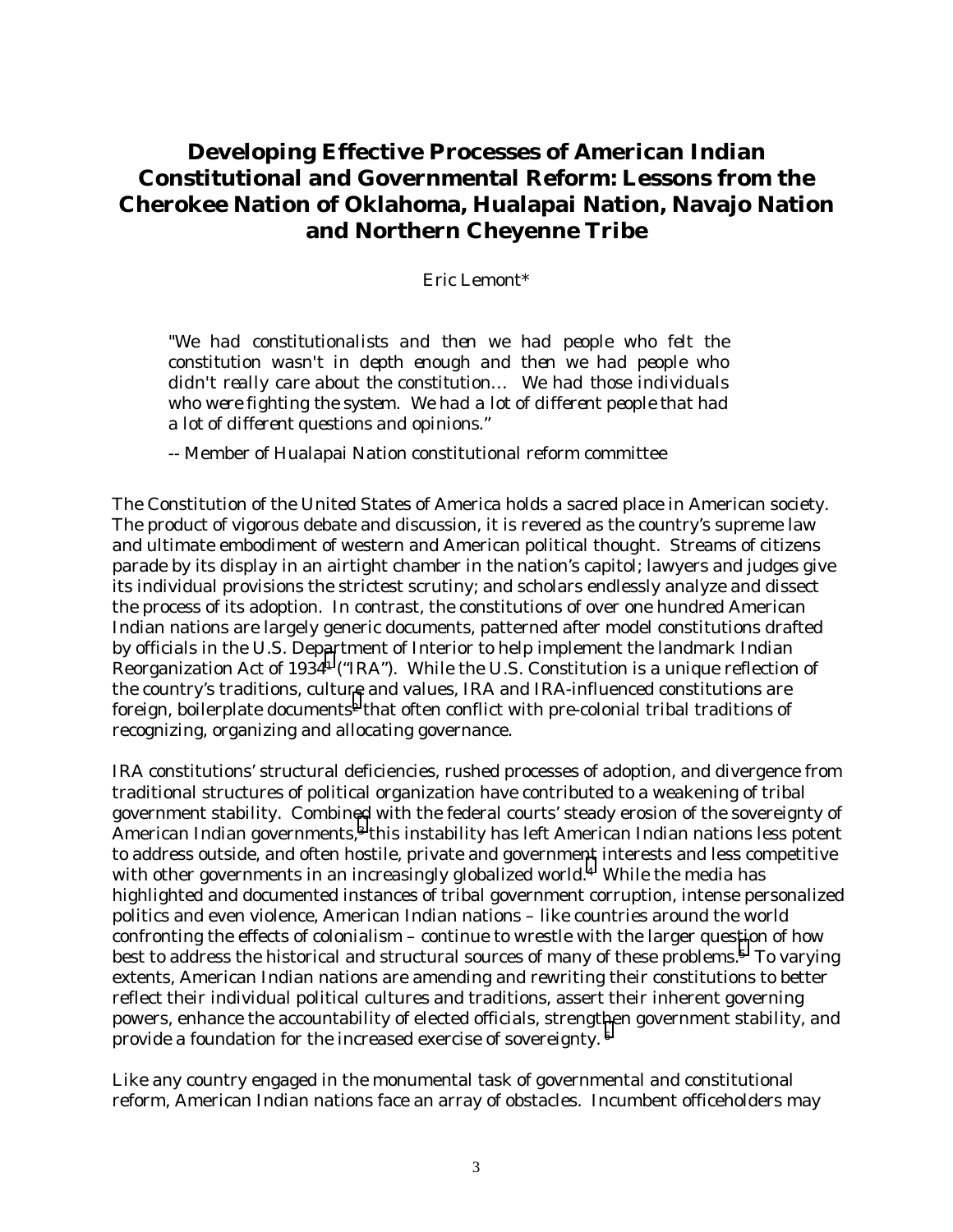obstruct reform. Methods for engaging and informing the public during the reform process may be of limited effectiveness. Sufficient institutions for resolving conflict may not exist. In addition to these roadblocks, American Indian nations also confront unique difficulties in their attempt to develop legitimate and effective constitutions within the larger U.S. political framework. Most tangibly, centuries of adverse statutes and U.S. federal court cases have severely limited the full exercise of tribal governing powers. American Indian nations' historical and legal relationships with the United States also raise deep questions impacting the process of governmental and constitutional reform. How and to what extent can contemporary, multi-cultural societies incorporate traditional methods of governing into their new constitutions? How can efforts to obtain public input and participation in the development of new constitutions best address the enormous amount of civic knowledge lost during the removal of generations of Indians from their homelands, their forced enrollment into distant boarding schools, and their participation in federal relocation programs? And how can American Indian nations best resolve disagreements that arise during the constitutional reform process without yielding their sovereignty to outside courts and federal agencies? In short, even when tribal citizens reach consensus on the need for reform, the initiation, development, and implementation of effective *processes* of reform prove difficult.

Despite these challenges, the Cherokee Nation of Oklahoma, Hualapai Nation, Navajo Nation and Northern Cheyenne Tribe are four American Indian nations that have recently engaged in large-scale governmental and constitutional reform. Collectively, the four nations have tackled a wide spectrum of government reform, including strengthening their judiciaries, separating powers between executive and legislative bodies, reorganizing their governing structures and implementing primary elections, staggered terms and term limits for elected officials. Three of the four – the Navajo, Hualapai, and Northern Cheyenne nations – formally ratified their reforms in 1989, 1991 and 1996, respectively. The Cherokee Nation of Oklahoma currently is in the process of negotiating with the U.S. Government before it holds a referendum on its proposed new constitution.[7](#page-28-0) Drawing from the words and experiences of reform leaders from the four nations, this paper aims to begin a discussion of key issues related to the process of American Indian constitutional reform.

Although preliminary, two important themes have emerged from the four nations' experiences. First, the effective use of tribal institutions has proven to be a powerful tool in overcoming the politics of reform. Based on the experiences of the four nations, tribal institutions such as reform commissions, constitutional conventions, and tribal courts can help catalyze the process of reform, achieve effective citizen input and participation, incorporate cultural traditions into new governing frameworks, and resolve conflicts that arise during the reform process. Second, the need for short and long-term programs of civic education has emerged as a crucial ingredient in increasing citizens' participation in reform processes and strengthening the legitimacy of new and amended constitutions. From utilizing native languages as a tool to explain proposed reforms to reaching out to people where they live and work, reform leaders have consistently stressed the need to supplement typical methods of engaging and educating the public about reform issues (i.e. public meetings and surveys) with more intensive and personalized approaches. Reform leaders have also stressed the need for the development of long-term programs of civic education – such as high school and college classes in tribal government and history – as a necessary precondition for enhancing the participation of tribal citizens in reform efforts. Relatedly, tribal reform leaders have expressed a great interest in gaining expanded access to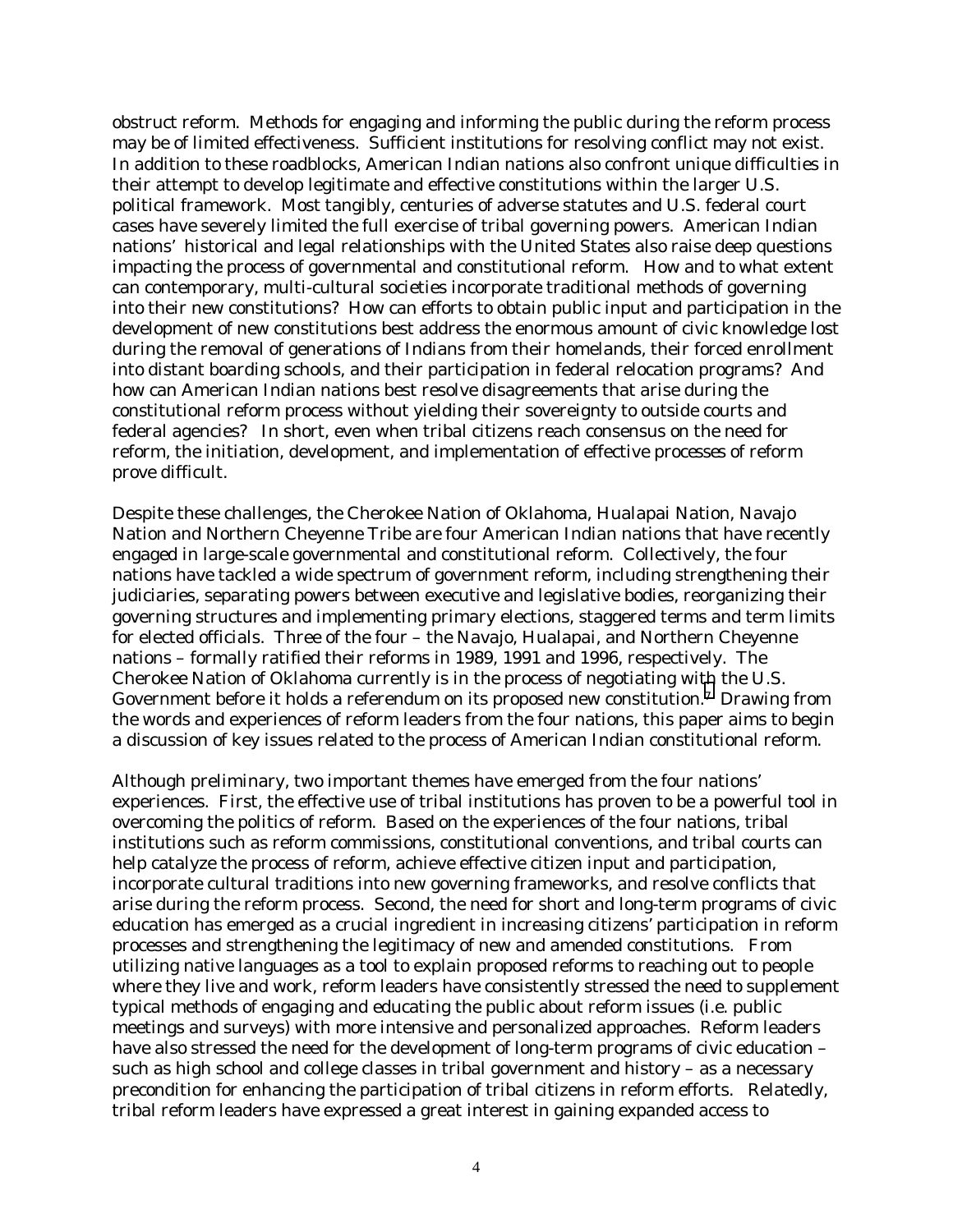information about other nations' constitutions and constitution-making processes as a way to expand their scope of potential approaches to reform. Together, the four nations' experiences demonstrate how an increased reliance on tribal institutions and a focus on short and long-term programs of civic education can help American Indian nations realize their goals of creating more effective and legitimate constitutions.

Part I of this paper will provide a short overview of the historical background of current reform efforts. Part II will briefly summarize the recent constitutional and governmental reform experiences of the Cherokee Nation of Oklahoma, the Hualapai Nation, the Navajo Nation and the Northern Cheyenne Tribe – experiences that are in many ways a microcosm of some of the major issues other American Indian nations are seeking to address through constitutional reform. Citing experiences from the four nations, Part III will raise "on the ground" challenges involved in engaging in effective processes of reform, from getting started and choosing a reform body to obtaining citizen participation and resolving conflict. At the same time, Part III will highlight the role that tribal institutions and education can play in overcoming these challenges. Part IV offers concluding thoughts.

### **Part I**

### **Historical Background of Contemporary Constitutional Reform Initiatives**

A quick historical review provides the background of American Indian nations' contemporary constitutional [re](#page-28-0)form. Prior to European contact, tribes governed according to their own inherent powers.<sup>8</sup> Although missionaries and government agents pressured tribes to adopt western notions of political organization, the early U.S. Government entered into treaties with tribes on a nation-to-nation basis. Through a series of U.S. federal laws and court decisions, however, the scope and power of tribal governments began to diminish throughout the nineteenth century. In a landmark 1831 decision of the United Sta[te](#page-28-0)s Supreme Court, tribes were labeled "domestic dependent nations" for the first time.**9** In 1871, Congress stopped entering into treaties with Indian nations altogether.**[10](#page-28-0)**

Perhaps the biggest setback to tribal government occurred in 1887, with the passage of the General Allotment Act (or Dawes Act). By taking land out of tribal ownership and distributing it to individual families in fixed allotments, the Dawes Act led to a sweeping loss of Indian land ownership. Surplus and resold lands quickly found their way into non-Indian hands. Between 1887 and 1934, the size of Indian lan[d h](#page-28-0)oldings fell from 138 million acres to 48 million acres – a 65% loss of land holdings.**11** With a declining and fragmented land base and scores of displaced families, the fabric and strength of tribal government withered. Although traditional ways of political organization and interaction continued to exist, their formal recognition by the U.S. Government often did not[.12](#page-28-0) The early decades of the twentieth century saw non-Indian agents and superintendents from the Department of Interior's Bureau of Indian Affairs assume responsibility for a host of tribal government functions. By the 1930s, federal policies had led to the erosion of traditional tribal governments on approximately half of all reservations.[13](#page-28-0) In a sense, this period marked the beginning of the existence of parallel governments (traditional and elected) that splits some tribal communities to this day.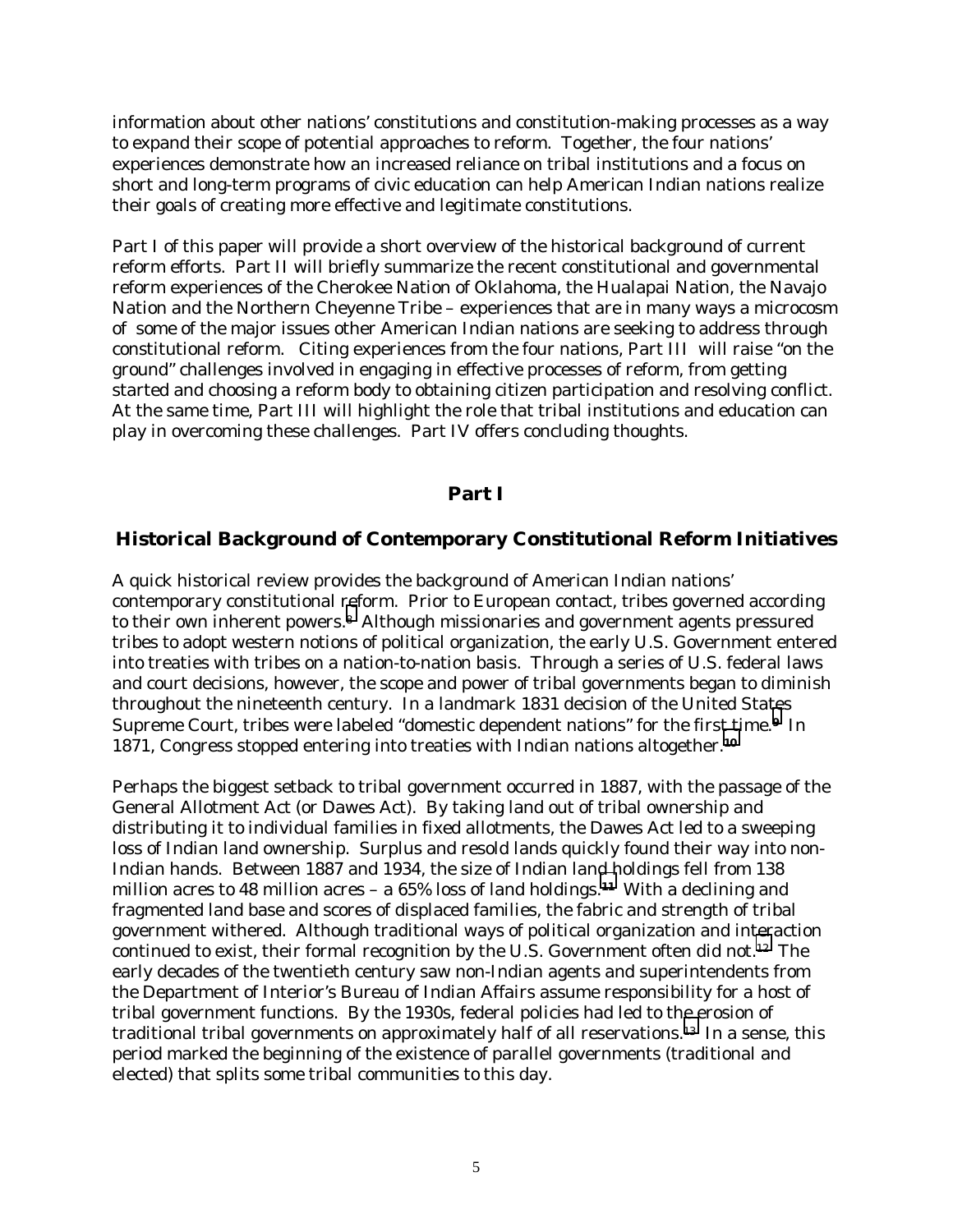To halt the failed policy of allotment and to help revitalize tribal government, Congress passed the landmark Indian Reorganization Act in 1934.[14](#page-28-0) With respect to governance, the IRA provided that tribes could adopt tribal constitutions that would, after approval by the Secretary of Interior, be formally recognized by the U.S. Government.[15](#page-28-0) The Act stated that IRA constitutions would provide for the exercise by t[rib](#page-28-0)al governments of "all powers vested in any Indian tribe or tribal council by existing law."16 Several months after passage of the Act, an opinion of the Department of Interior's Solicitor defined "existing law" as those powers of self-government that "have never been terminated by law or waived by treaty."[17](#page-28-0)  The opinion's enumeration of specific examples of permissible powers of self-government formed the basis of the Department's model constitutions, the provis[ion](#page-28-0)s of which eventually found their way into tribes' subsequent IRA constitutions.18

In many ways, the IRA helped revitalize and provide formal federal recognition to tribal governments at a time of their great fragility. But for the many American Indian nations with histories and cultures of decentralized, consensus-oriented, and deliberative methods of decision-making, IRA constitutions' centralization of power in small tribal councils acting by divisive majority votes with few checks or balances has been a difficult transition. In addition to their substantive drawbacks, IRA constitutions have been criticized for the way in which they were imposed "top-down" upon tribal memberships that did not fully understand their contents and purposes. The IRA required all tribes to hold referenda on the adoption of IRA constitutions within one year of passage of the Act, regardless of the level of familiarity (or unfamiliarity) tribal members possessed with respect to the introduction of offices and concepts such as chairman, vice-chairman, treasurer, secret ballot, and elector[al](#page-28-0) districts.<sup>19</sup> All tribal members who didn't vote were considered to have approved the IRA.20 And if a tribe rejected the IRA, it couldn't receive other IRA benefits such as access to its resolving credit fund and educational scholarships.<sup>21</sup>

There are approximately 560 federally recognized tribal communities in the United States, of which 334 are located in the lower 48 states and 226 in Alaska. Following its pas[sag](#page-28-0)e, 181 tribal communities voted to accept the terms of the IRA and 77 voted to reject it.<sup>22</sup> By the mid 1940s, 93 tribes, bands, and Indian communities had adopted IRA constitutions.<sup>23</sup> Since that time, other American Indian nations, including th[ose](#page-28-0) recently recognized by the U.S. Government, have also opted to adopt IRA constitutions.24 Following the extension of the IRA [to](#page-28-0) Alaska in 1936, approximately 70 Alaskan villages have organized IRA councils.25 Altogether, over 200 federally recognized tribal communities in the United States currently are organized pursuant to the IRA, with approximately 100 governing through IRA constitutions.

Significantly, the United States Government's impact over the organization of tribal government extends beyond the sheer numbers of IRA governments. Over the course of the last century, numerous non-IRA tribes have adopted provisions from IRA constitutions, including the requirement that the Secretary of the Department of Interior approve constitutional amendments.[26](#page-28-0) Others, such as the 200,000 member Navajo Nation, have governed through tribal councils that also were originally created by officials from the Department of Interior and that share characteristics, such as centralized and unitary government, mirroring those of IRA governments. In effect, many problems and challenges associated with IRA constitutions also apply to the larger number of tribal nations that govern through similar governing structures.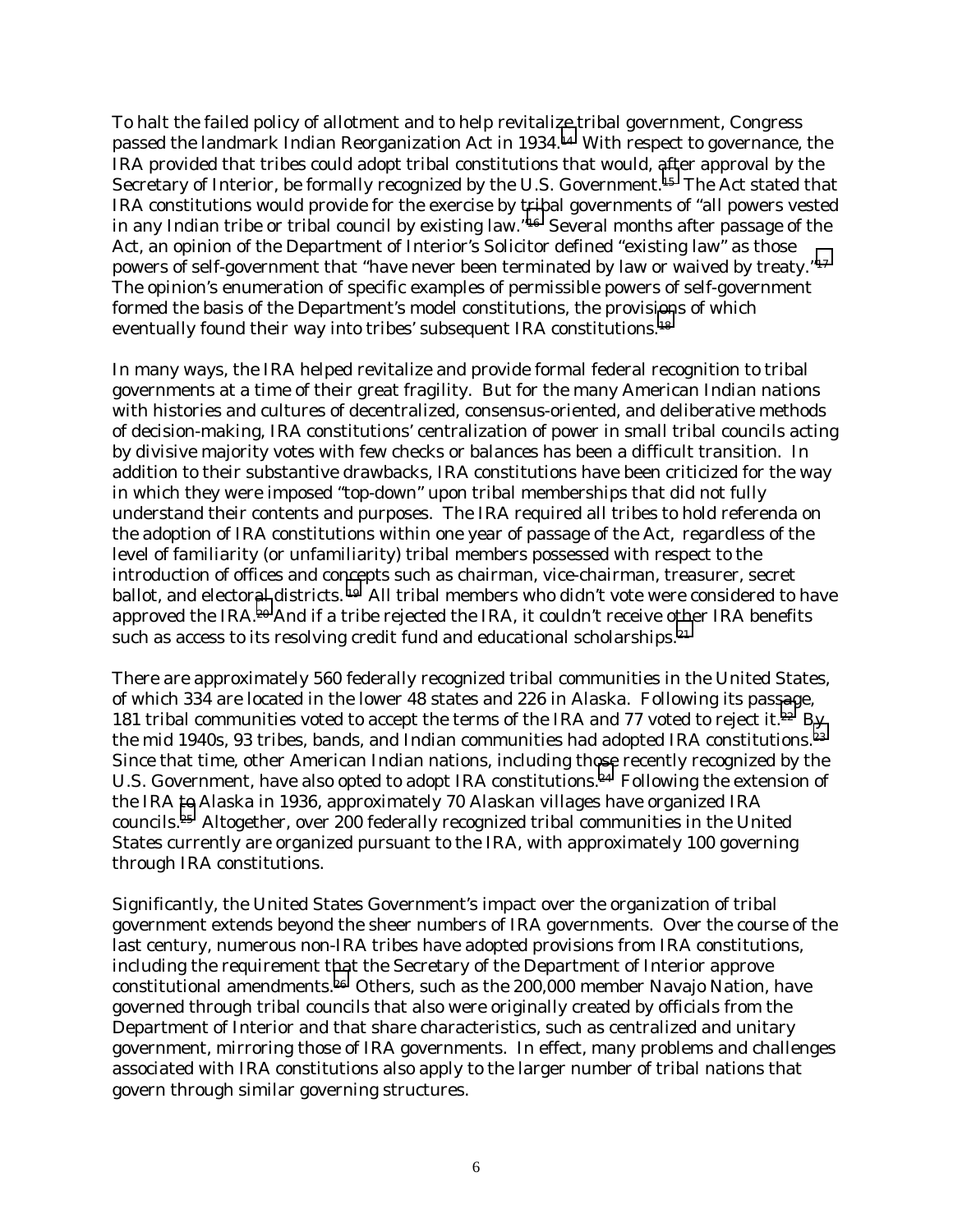Today, a number of American Indian nations have overcome IRA constitutions' lack of effective mechanisms for separating government power, resolving disputes, and providing avenues for popular participation in government to form strong tribal governments. More often than not, however, these characteristics have posed daunting challenges of tribal governance.

American Indian leaders' efforts to revise or replace IRA constitutions have been reinforced and accelerated by the commencement of the U.S. Government's self-determination policy in the 1970s. [27](#page-28-0) On a practical level, the increased governmental responsibilities assumed by tribal governments over the past 25 years require stronger and more responsive government institutions. By contracting and compacting with federal agencies of the U.S. Government, numerous American Indian nations have taken over responsibility for managing and delivering a wide range of government programs and services in areas as diverse as health, education, gaming, economic development, housing, and the environment. This expansion in governmental responsibilities has been complemented by a simultaneous opening in the political space within which tribal constitutional reform can take place. After the 1930s Depression and the 1940s decade of war, American Indians spent the 1950s and 1960s battling Congression[al](#page-28-0) efforts to terminate tribal nations and assimilate individual Indians into white society.<sup>28</sup> Only under the U.S. Government's policy of self-determination have American Indian nations been able to turn their attention beyond protecting their political survival and toward rebuilding their nations. This combination of practical necessity and political opportunity has helped placed constitutional reform at the fore of American Indian politics.

## **Part II**

# **Constitutional and Governmental Reform Experiences of the Cherokee Nation of Oklahoma, Hualapai Nation, Navajo Nation and Northern Cheyenne Tribe**

The following sections summarize the constitutional and governmental reform experiences of the Cherokee Nation of Oklahoma, Hualapai Nation, Navajo Nation, and Northern Cheyenne Tribe. These summaries are not meant to be exhaustive histories. Rather, they are intended to offer a window into the motivations of American Indian nations to strengthen the stability, efficiency, accountability, and legitimacy of their governments. The four nations' experiences also provide a context for a discussion of common challenges associated with developing effective processes of reform in Part III. A chart summarizing the four nations' reform processes is located at the end of this paper.

*Cherokee Nation of Oklahoma***.** The Cherokee Nation of Oklahoma is comprised of over 200,000 citizens, the second largest American Indian nation in the United States. Its seat of government is located in Tahlequah, Oklahoma. Originally residing in the southeastern United States, the Cherokee's political organization was largely decentralized. Encountering early problems with white settlers and government agents, the Cherokee began adopting U.S.-style governing institutions as [a d](#page-28-0)efensive strategy to ward off accusations that they were unfit to retain their land.29 In 1827, the Cherokees elected delegates to a constitutional convention and adopted their first constitution. After the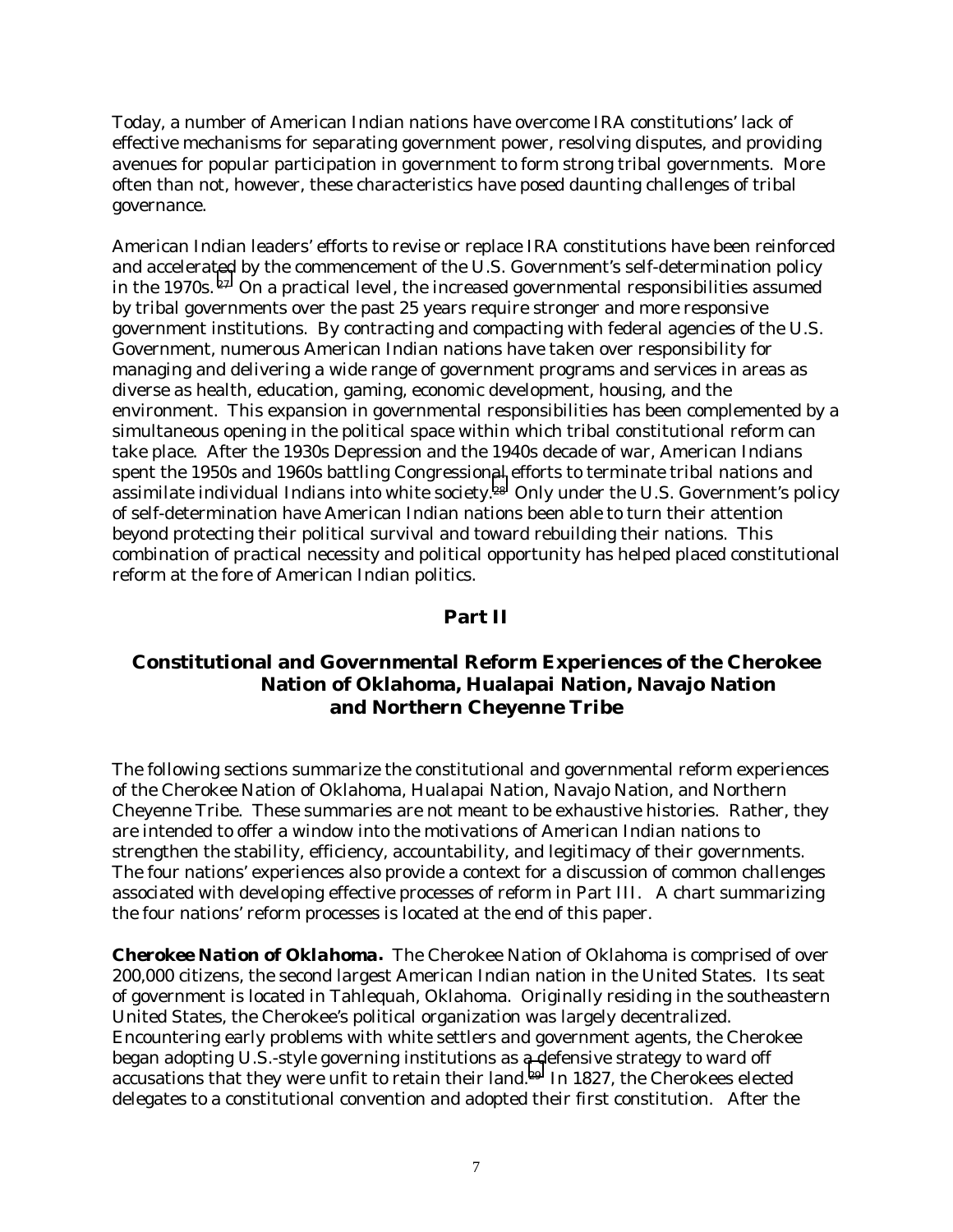Nation's infamous 1839 "Trail of Tears" removal to Oklahoma, the Nation organized another constitutional convention and drafted its s[eco](#page-28-0)nd constitution. An Act of Congress dissolved the Cherokee Nation government in 1907.30 The Nation reconstituted itself in the 1970s and, in 1976, drafted its current constitution.[31](#page-28-0) 

The 1976 constitution created a three-branch government led by a 15-member Council, an executive branch headed by a Principal Chief and Deputy Principal Chief, and a judiciary – a framework that worked well for the Nation for the next 20 years. In the mid-1990s however, the Nation suffered through a widely publicized constitutional crisis involving all three branches of government. The crisis led to impeachments, dual court systems, boycotted Council meetings, and a flurry of lawsuits. By coincidence, a clause in the Nation's 1976 constitution required a tribal referendum every 20 years on the question of whether or not the membership wanted to convene a constitutional convention.<sup>32</sup> Two years after the citizenry voted in 1995 in favor of a convention, the Nation formed the Cherokee Nation Constitution Convention Commission to lead its constitutional reform process. Each of the three branches appointed two members to the Commission and the six then collectively chose a seventh member. After holding a series of public meetings, the Commission developed a process for selecting 79 delegates from a cross-section of the Nation to serve in the constitutional convention. Delegates included elected and nonelected leaders from all branches of government as well as tribal members residing on and off of the reservation. The delegates met for nine days in February and March, 1999 and, after workin[g t](#page-28-0)hrough the old constitution section-by-section, voted to adopt a proposed new constitution.33

Major changes in the proposed constitution include the addition of two Council seats for offreservation tribal members, the removal of the Deputy Chief from his position presiding over Council meetings, the creation of the position of Speaker of the Council, the creation of an independent election commission, term limits, removal of all references in the old constitution requiring federal government approval of tribal laws, and a complete overhaul of the judiciary, including the creation of a Court on the Judiciary charged with suspension and recommendation of removal of judges and justices. Because of the Nation's ongoing battles with the Bureau of Indian Affairs regarding federal approval of the proposed new constitution, however, a referendum concerning its ratification has yet to be scheduled.

*Hualapai Nation.* Approximately 2,250 members comprise the Hualapai Nation, half of whom live on the Nation's reservation in northern Arizona. The Hualapai Nation adopted an IRA constitution in 1935. The legislative body was a nine-member Tribal Council. The tribal membership elected the Council's Chair and Vice Chair from a pool of the nine Council members. The Chair and Vice Chair served at the pleasure of the Council and did not constitute a separate branch of government. Although the constitution authorized the Council to create a tribal court, it did not provide details as to its relationship with the Council. By the 1980s, many members felt that the Nation had outgrown its IRA constitution. Two major areas of concern were interference by Council members in tribal court decisions and an overabundance of recall elections of Council members.[34](#page-28-0) Several members cite the latter problem as not only disruptive to day-to-day go[ver](#page-28-0)nment but personally destructive to those defending themselves at recall elections.35

The Nation undertook several attempts at constitutional reform in the 1980s. One tribal leader said these efforts were consistently put on the "back burner" to more pressing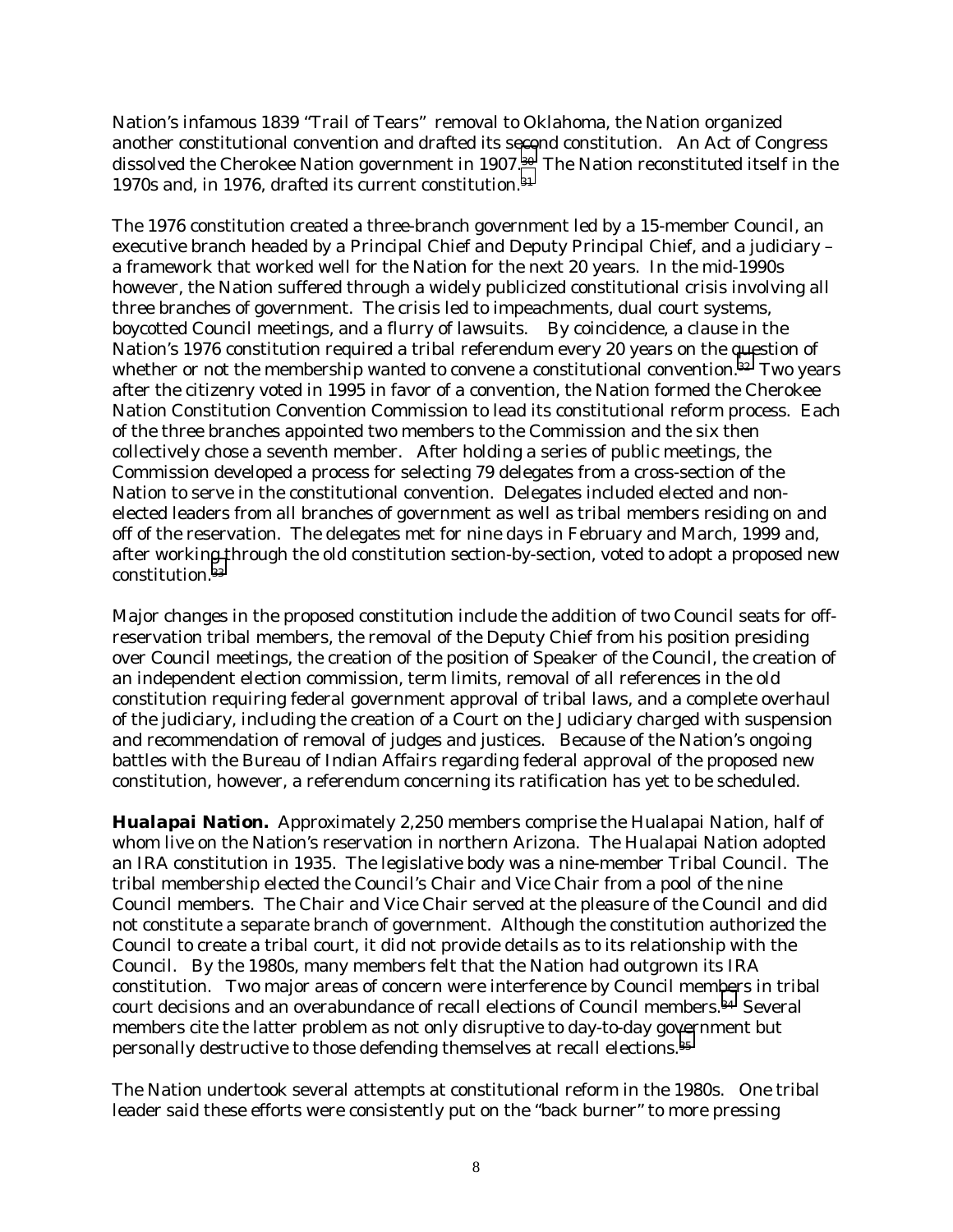issues[.36](#page-28-0) In 1991, as part of a national solicitation to tribal governments, a New York-based non-profit organization offered to facilitate Hualapai's constitutional reform effort. Hualapai soon began working with a lawyer-consultant at the organization to form a constitutional reform committee composed of approximately 25 tribal volunteers.[37](#page-28-0) The facilitator met with committee members once [a m](#page-28-0)onth to help lead discussions and to draft language for proposed constitutional revisions.<sup>38</sup> The committee went through the old constitution section by section to determine areas of potential revision [an](#page-28-0)d reached out to the wider tribal membership through newsletters and public meetings.<sup>39</sup>

At a special election in 1991, the Nation approved a new constitution. Major changes include the creation of an enrollment committee and election commission, the creation of primary elections for the positions of Chair and Vice Chair, term limits, lengthened terms for the Chair and Vice Chair, and revised referendum and recall procedures. The new constitution also enhances the jurisdiction and powers of the judiciary.

*Navajo Nation.* The Navajo Nation is comprised of over 250,000 citizens, the largest American Indian nation in the United States. Its reservation – the size of West Virginia – is spread over northern Arizona, western New Mexico and southern Utah. Traditionally, political power and decision-making took place at a local level, with bands of ten to forty families comprising political units. In the early 1920s, however, outside oil interests – eager to tap into Navajo's potential energy riches – urged the U.S. Department of Interior to authorize the establishment of a centralized, Navajo tribal council for the purpose of approving oil leases.[40](#page-28-0) In 1923, the Department initiated the creation of the Navajo Nation Tribal Council, the first body in Navajo history organized to act on behalf of the entire nation. Officials at the Interior Department drafted the Council's regulations. Although the Council has continued to operate as the Nation's governing body, its governing authority has never been consented to by the Navajo people in a referendum.

The Navajo Nation does not govern through a written constitution. Instead, the Nation operates on a "government by resolution" basis. Title 2 of the Navajo Nation Code spells out the governing structure for the Nation. The governing body of the Navajo Nation is the 88-member Navajo Nation Council. Prior to the Navajo Nation's 1989 Title 2 amendments, the Chairman of the Council enjoyed great, and largely unchecked, powers stemming from his ability to preside over Council meetings and to select members of the Council's Advisory Committee, the body which controlled the Council's agenda and governed the Nation in between Council meetings. In the late 1980s, the Nation endured a nationally publicized political crisis revolving around allegations that the Council's Chairman had abused his office for personal gain.[41](#page-28-0) Council members split into two camps, those supporting and opposing the Chairman, and day-to-day government operations became deadlocked. The anti-Chairman Council bloc formed a majority and voted to place the Chairman on administrative leave, effectively removing him from office. The Navajo Supreme Court subsequently upheld the legality of the Council's action.<sup>42</sup>

A few months later, the Council appointed its lawyer to draft comprehensive revisions to Title 2. The primary purpose of the revisions was to "reorganize" Navajo's government to redistribute some of the Chairman's many powers. The Title 2 changes were viewed as a temporary, stopgap measure. The Council had planned the Title 2 amendments to take place concurrently with a larger, grassroots reform effort to examine the basic governing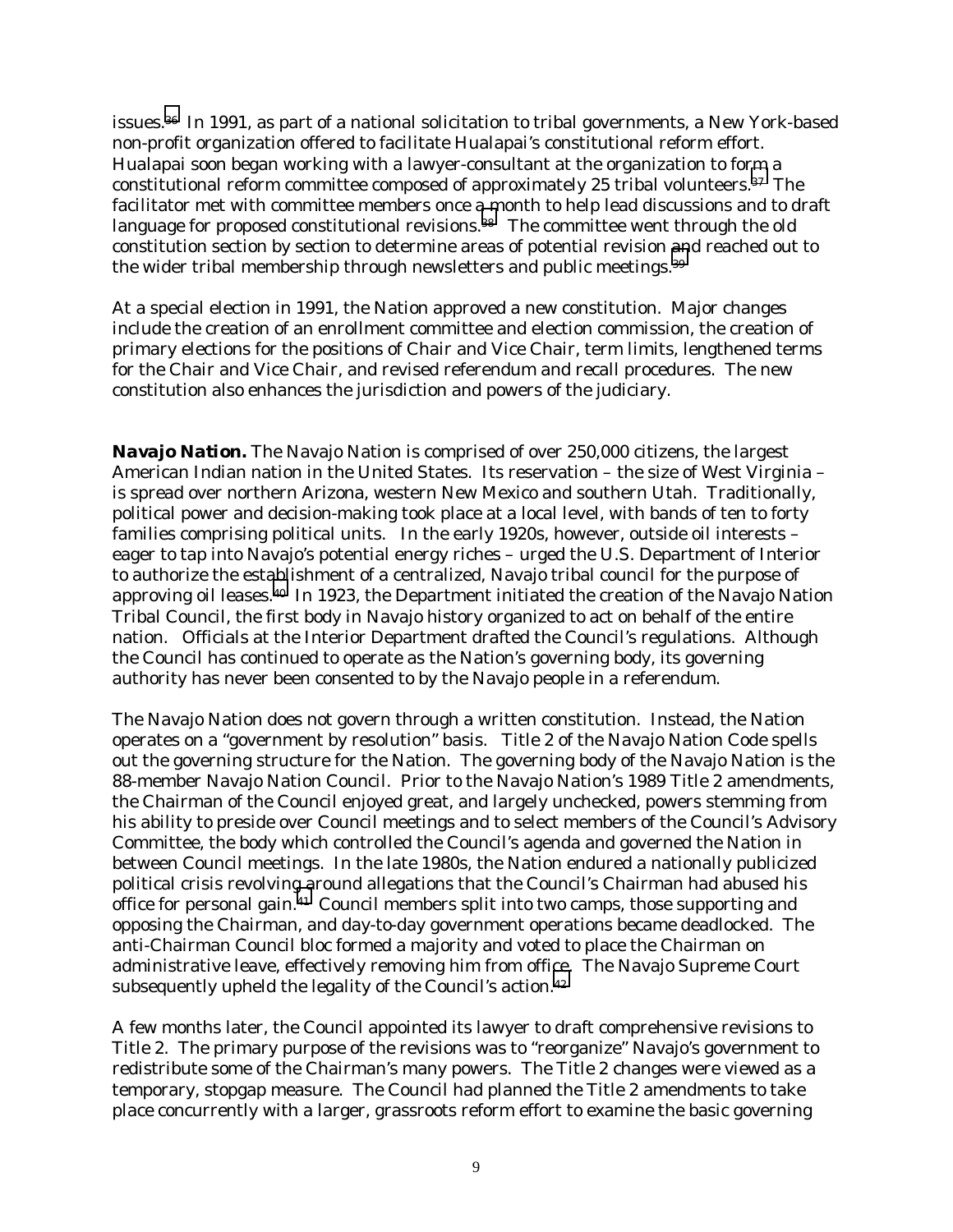structure of the Nation. For a variety of political and fiscal reasons, however, the organizers of this larger government reform effort never completed their work.

Title 2's most significant amendment was the replacement of the Chairman's position with the position of President. Although the President heads a new executive branch, the President's powers are much weaker than those previously enjoyed by the Council Chairman. Additional changes included the creation of the position of Speaker of the Council, the development of an intra-governmental review process of proposed Council resolutions, and the creation of a 12 member Commission on Government Development advise the Council on future governmental reform initiatives. Importantly, the citizenry never had the opportunity to approve the Title 2 changes at a referendum.

Another round of significant governmental reform took place in 1998, with the passage of the Navajo Nation Local Governance Act. The Act devolved more power to the Nation's 110 local governing units, or Chapters, by providing them with the authority (after approval [by](#page-28-0)  the Nation's central government) to assume a wide variety of local government functions.<sup>43</sup>

*Northern Cheyenne Tribe***.** The Northern Cheyenne Tribe is comprised of almost 7,000 citizens, approximately half of whom live on the Tribe's 450,000-acre reservation in southeastern Montana. Prior to European contact, the Northern Cheyenne's Council of 44 Peace Chiefs served as its primary governing body. The Council of 44 was comprised of respected leaders from each of the Tribe's ten bands. In addition to its responsibility for making decisions affecting the entire Tribe, the Council also served as Northern Cheyenne's judicial body. Separate military societies were responsible for matters relating to war.<sup>44</sup> Because of its isolated location, the Northern Cheyenne did not experience heavy contact with white settlers until the mid 1800s. In 1884, President Arthur signed an Executive Order establishing the Tribe's reservation in its present location.[45](#page-28-0) In 1911, the Nation organized a 15-member Business Council with three members serving as representatives from each of the reservation's five districts.

In 1935, the Tribe adopted an IRA constitution. The constitution's provisions were similar to many IRA constitutions prepared in large part by officials in the U.S. Government's Bureau of Indian Affairs. It remained largely unchanged until 1991, when Council member Clara Spotted Elk applied for, and received, a federal grant to organize a constitutional reform effort aimed at enhancing the government's stability and accountability.<sup>46</sup> At the time, the legislature was composed of a 21-member, part-time Council. A directly-elected tribal Chair and Vice Chair headed the executive branch, with the Vice Chair also presiding over Council meetings. A judiciary existed, but was not recognized in the Constitution as an independent body. A constitutional reform committee made up of appointees and volunteers worked closely with Northern Cheyenne's tribal lawyer. The committee met regul[arl](#page-28-0)y over 15 months and utilized surveys and public meetings to engage public opinion.<sup>47</sup> At least one Northern Cheyenne tribal member credited the constitutional reform committee with serving as the "institutional memory" for a high-turnover, part-time Tribal Council often unaware of the Tribe's history and progress with constitutional reform.<sup>48</sup> At the same time, the committee encountered Council opposition to one of its proposed amendments reducing the size of the Council from 21 to 10 members. Committee members overcame Council members' opposition only after informing them that the Tribe's constitution allowed for tribal referenda concerning constitutional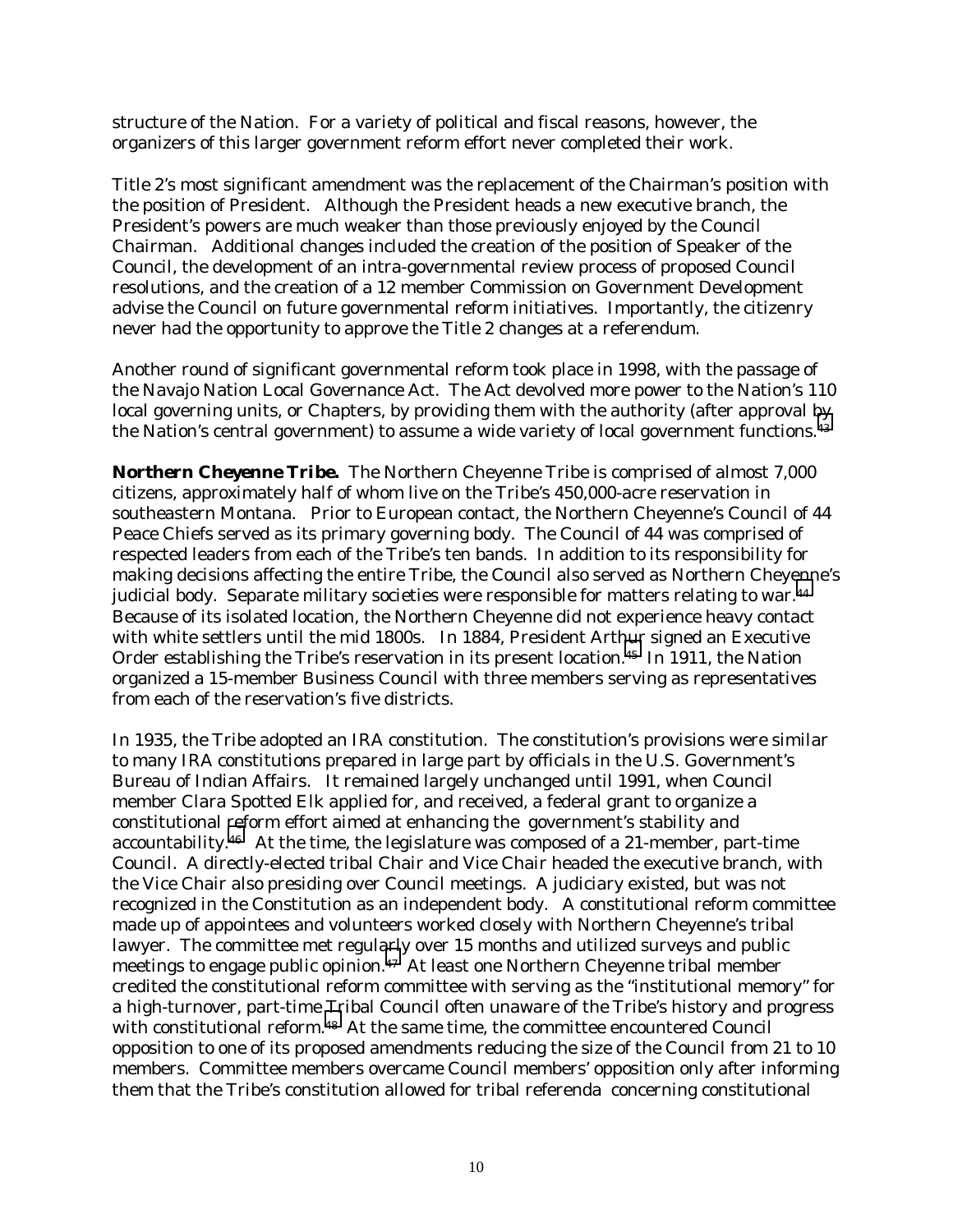amendments to be held upon the petition of one-third of the qualified voting member's of the Tribe – thereby bypassing the need for official Council approval.[49](#page-28-0) 

The committee decided to bring three major amendments to the membership for approval at a special election: reform and reorganization of the Council, separation of powers and development of an ethics code. Although originally considering more far-sweeping revisions, committee members felt that [som](#page-28-0)e proposals concerning citizenship criteria and qualifications for office were too divisive.50

In 1996, the membership approved the following changes at a special election – reduction of the size of the Council from 21 part-time members to 10 full-time members, implementation of staggered terms and primary elections, extension of Council members' terms from two to four years, and the creation of an ethics code. In addition, the Tribe amended the constitution to provide for an independent judiciary, the details of which were later set forth in a separation of powers ordinance.

. . . .

Although each of the four nations' stories is unique, several patterns emerge. For all four nations, problems or crises involving separation of powers issues played central roles in their decisions to begin reform. All four were also motivated to strengthen their judiciaries. These and other fundamental motivations helped catalyze processes of change that ultimately led to additional reforms and amendments. Because a relatively small number of such constitutional structures and provisions propel the constitutional and governmental reform efforts of so many American Indian nations, a short discussion is useful in setting the context of challenges associated with the engaging in effective processes of American Indian constitutional reform.

*Separation of Powers*. Traditionally, trib[es s](#page-28-0)eparated different functions of government, in many cases pursuant to unwritten norms.<sup>51</sup> The introduction of IRA and IRA-influenced constitutions, however, vested the overwhelming majority of political power in small legislatures, or tribal councils. Many American Indian nations now are revising their constitutions to better separate – or reseparate – the powers of different government branches. The Navajo Nation, for instance, moved in 1989 from two to three branches of government, adding an executive branch, headed by a President with veto powers.[52](#page-28-0) The Northern Cheyenne Tribe buttressed a separation of powers mandate in its new constitution with a full-scale separation of powers ordinance defining the role of the judiciary and its ability to review the constitutionality of the actions of the tribe's two other branches. The proposed new constitution of the Cherokee Nation of Oklahoma eliminates the role of the Deput[y P](#page-28-0)rincipal Chief, an executive branch official, as the presiding officer of the Tribal Council. 53

*Newly-Formed and Strengthened Judiciaries.* Perhaps no constitutional area has received as much attention as tribal judiciaries. The weak powers and non-independence of judiciaries in many constitutions have led to a host of problems, including interference in court decisions by officials from other branches of government, tribal citizens' feelings that their rights are not adequately protected, outside investors' fears that their contracts will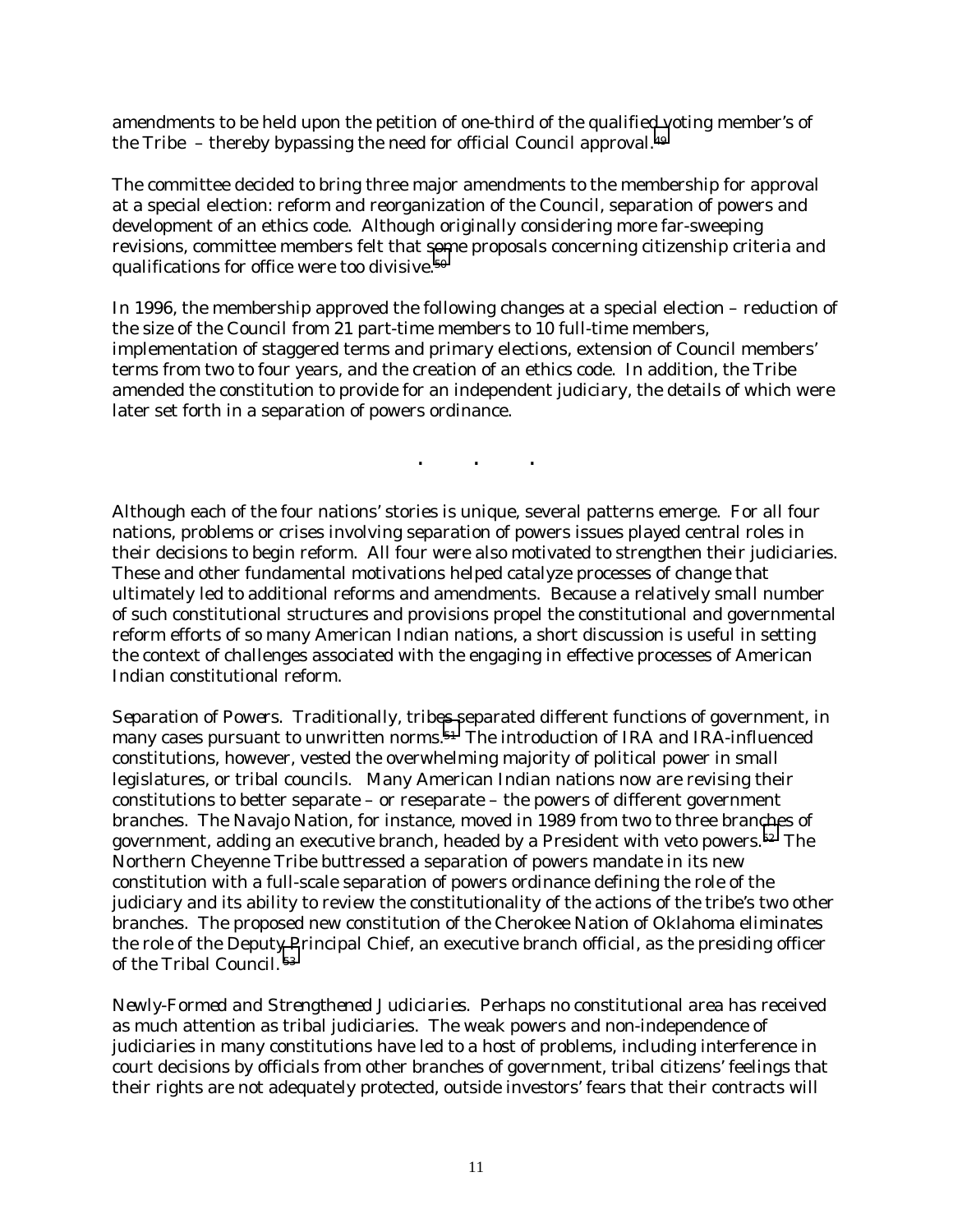not be upheld in tribal courts, and incursions on tribal sovereignty by United States' state and federal courts.

To remedy this situation, American Indian nations have reformed their court systems in a variety of ways. The Cherokee Nation of Oklahoma, Hualapai Nation, and Northern Cheyenne Tribe are only three of numerous American Indian nations that have revised their constitutions to expand the jurisdiction and powers of their courts and increase the number and tiers of courts and judges. All three bolstered the independence of their judiciaries by inserting language in their new and revised constitutions acknowledging the judiciary as a separate and independent branch of government, vesting their courts with the power to review the constitutionality of tribal council laws and actions of tribal officials, lengthening judges' and justices' terms of office, and prohibiting any decrease in pay during their term.

*Restructured Tribal Councils and Patterns of Representation*. Tribal councils are charged with representing diverse and even multi-cultural communities, interacting with local, state and national governments, and generally overseeing tribes' social, political and economic health. Historically, IRA tribal councils have received criticism for serving as centralized, inefficient governing bodies that often fail to represent adequately all community interests. Today's increased tribal governmental responsibilities and changing membership demographics have placed an even higher premium on making tribal legislatures more representative and efficient.

To tackle these concerns, several American Indian nations have engaged in a fundamental rethinking of more appropriate forms of representation. To enhance government efficiency and bring representation more in line with traditional, decentralized forms of government, the Navajo Nation passed its Local Governance Act in 1998, a[llo](#page-28-0)wing local government chapters greater autonomy in governmental decision-making.<sup>54</sup> To address the fact that 40 percent of the Cherokee Nation lives outside the boundaries of its reservation, delegates to the 1999 Cherokee Nation Constitution Convention approved the addition of two seats to the 15-member Cherokee Nation Tribal Council to represent off-reservation residents. To balance various concerns over representation, the Northern Cheyenne Tribe's 1996 Constitution calls for the election of half of the Council members on a basis of one member per district and the other half based on district population.

*Longer and Staggered Terms.* IRA constitutions often set executive and legislative terms of office at two or three years and do not provide for staggered terms. Not surprisingly, these provisions exacerbate problems of turnover within tribal governments, with newly-elected administrations and council members having to "reinvent" the tribal policy wheel without the benefit of the presence of more experienced colleagues. To strengthen the stability and efficiency of their governments, many American Indian nations, including the Hualapai Nation and the Northern Cheyenne Tribe, have revised their constitutions to provide for longer and staggered terms of elected officials.

*Election Reforms.* Tribes have made numerous constitutional revisions to their election procedures. One of the most frequent reforms has been to adopt primary elections. This has helped to address the problem of "12 candidates for Tribal Chair" by providing incoming officials with governing mandates supported by a majority of the popular vote (as opposed to a mere plurality). Other areas of reform have focused on voter eligibility disputes arising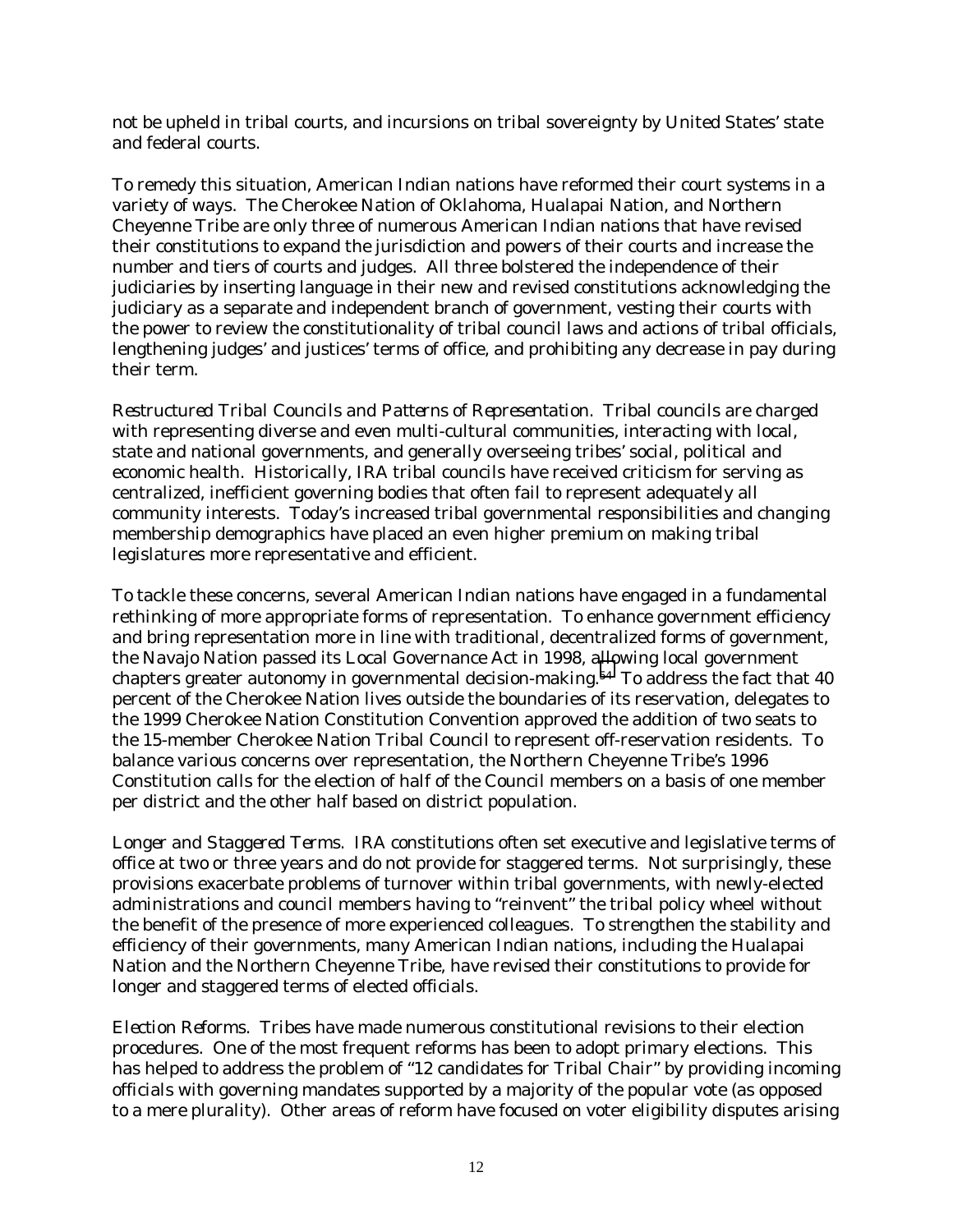out of the residency and enrollment status of tribal members. To address the frequent contesting of election results, the Cherokee Nation of Oklahoma and t[he](#page-28-0) Hualapai Nation provided for an independent election board in their new constitutions.55

## **Part III**

# **Developing Effective Processes of Constitutional and Governmental Reform**

The experiences of the Cherokee Nation of Oklahoma, the Hualapai Nation, the Navajo Nation and the Northern Cheyenne Tribe demonstrate how American Indian nations are not immune from universal challenges associated with reform, including political biases toward maintenance of the status quo, disengaged citizenries, and insufficient mechanisms for resolving conflict during the reform process. In addition, numerous American Indian nations face the additional challenge of attempting to incorporate traditional aspects of governance into new constitutions and institutions.

Cumulatively, challenges along the road to reform often thwart American Indian nations' efforts to create stronger, more legitimate and culturally-appropriate constitutions and governing frameworks. These challenges underscore the need to develop reform processes that overcome political obstacles, resolve conflict and produce results that are not only legally valid but enjoy widespread political legitimacy. Based on the experiences of the Cherokee Nation of Oklahoma, Hualapai Nation, Navajo Nation, and Northern Cheyenne Tribe, many tribal nations and reform leaders have developed a variety of solutions for smoothing the road to more effective reform processes. The following sections highlight specific challenges American Indian nations face during the process of reform and begin a discussion of proposed solutions for overcoming such challenges based on the experiences of the four nations.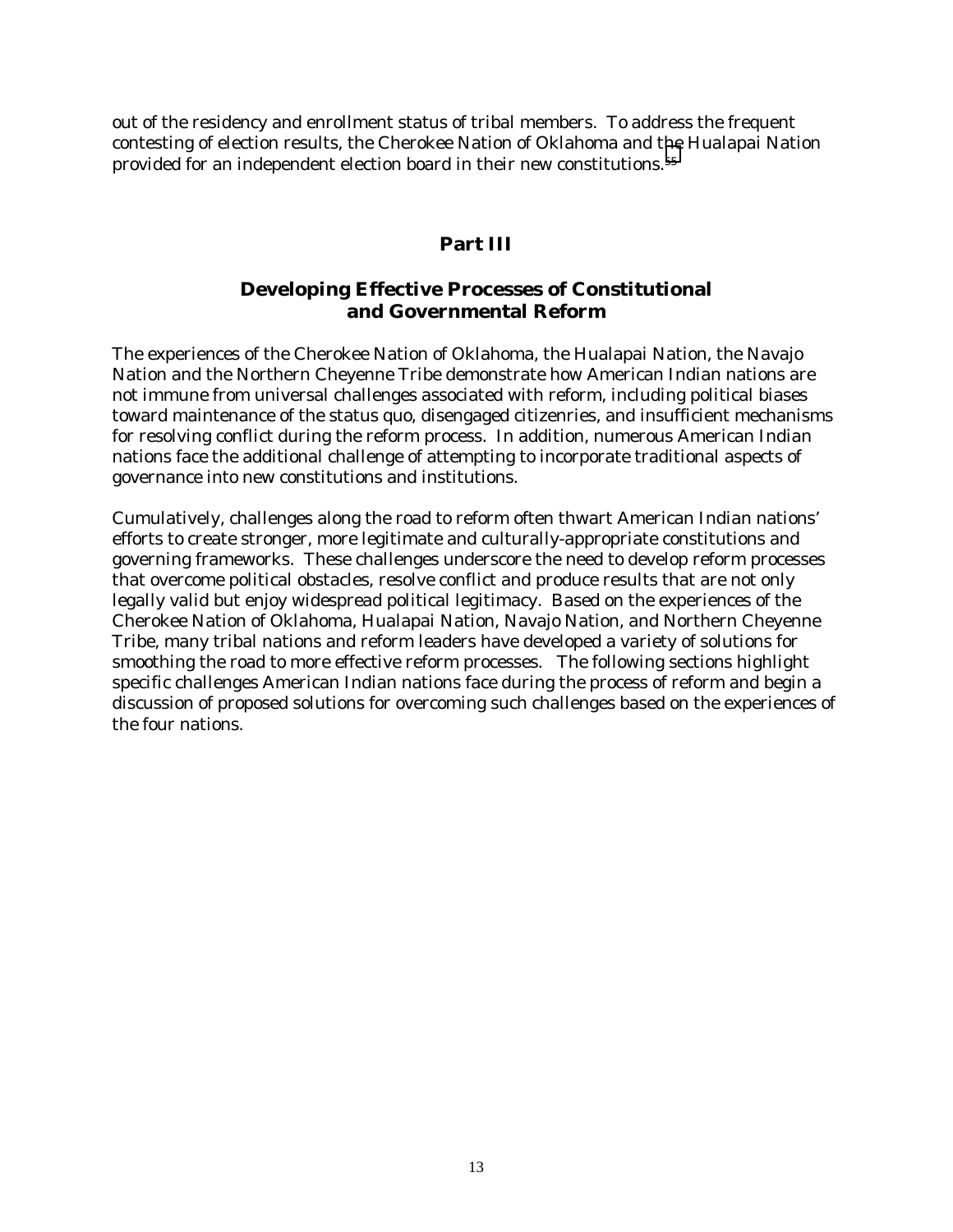## *Getting started*

*"[Our] tribe had always been interested in constitutional reform but never got around to doing it."* -- Northern Cheyenne reform leader

*"[We] made attempts before but it ended up being on the back burner.*" --Member of Hualapai Nation constitutional reform committee

Developing institutional reforms is an inherently difficult task. Reforming constitutions, a nation's supreme institutional architecture, may be the most difficult collective task of all. Even when a general desire exists to draft or amend a constitution, the realization of this goal may be frustrated or delayed. Leaders in South Africa spent years trying to start and re-start the process of adopting a democratic constitution.<sup>56</sup> First stated as a priority by Nelson Mandela's African National Congress party in the 1960s, the country finally adopted its new constitution in 1996. Cana[da](#page-28-0) has spent the better course of two decades debating how best to revise its constitution.<sup>57</sup> In the United States, the original states governed as a confederacy for several years before agreeing, after much debate and a difficult ratification process, to the formation of a union and the adoption of its current constitution.

Like other countries, it is not unusual for American Indian nations to have attempted the constitutional reform process several times over many years before finally achieving a breakthrough. As a high-ranking member of the Hualapai Nation government reflected, constitutional reform had been on the nation's "back burner" for many years before the nation finally launched its reform process in 1989. In many instances, reform processes don't even get off the ground unless there exists some type of political crisis strong enough to overcome other governing priorities and a bias toward the status quo. Although the Navajo Nation talked about reforming its central government for several decades, it wasn't until a 1989 crisis involving its Council that amendments to its governing code were finally passed. Similarly, although voters of the Cherokee Nation of Oklahoma voted at a referendum in 1995 to establish a constitutional convention, it wasn't until 1998 – and the embroilment of the Nation in a constitutional crisis involving all three branches of government – that the Nation began forming a constitutional commission charged with planning a constitutional convention.

To help launch reform processes, many American Indian nations choose to appoint a constitutional reform committee. Committees are usually comprised of tribal council appointees and volunteer community members, or some combination thereof. Meeting on a part time basis, these committees usually report directly to the tribal council Although relatively easy to form, volunteer committees or those appointed by tribal councils suffer from problems of sufficient funding and political independence. In addition to problems of attrition among committee members, these committees find it difficult to propose reforms that clash with the interests of incumbent officeholders. The Northern Cheyenne Tribe, for example, saw its first constitutional reform committee run out of funds in the early 1990s before a second group working on a volunteer basis finished its work several years later – but only after narrowly overcoming Council resistance to its plans to reduce the size of the Council.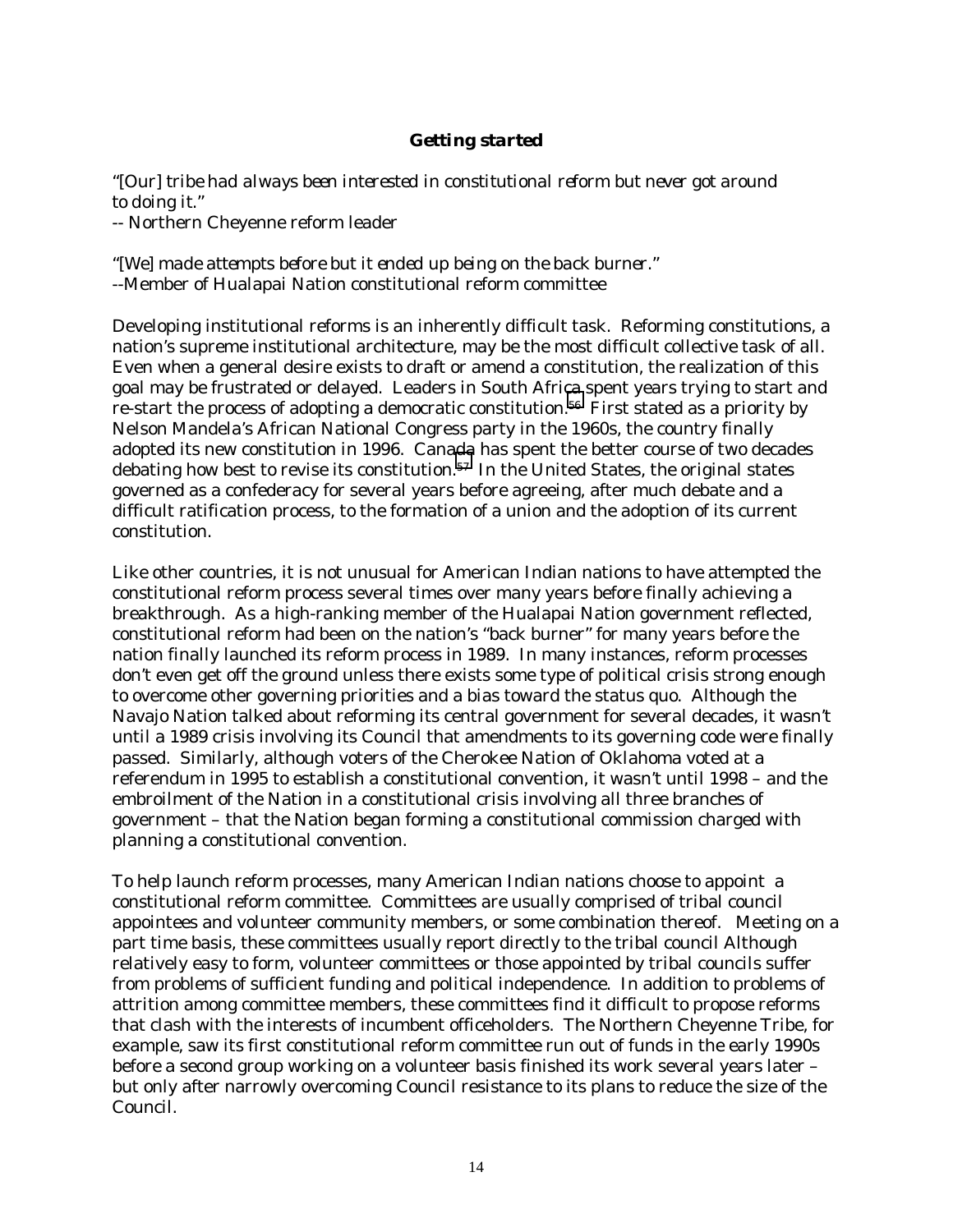To confront these problems, a host of countries have experimented with different types of reform bodies that are both independent from the incumbent legislature and representative of their respective societies. From constitutional commissions to constituent assemblies, countries from Uganda to South Africa have developed processes that help ensure ref[or](#page-28-0)ms are developed, debated and ratified in inclusive, participatory and independent ways.<sup>58</sup> In Indian Country, several nations have similarly seen a benefit in charging tribal institutions with launching and managing reform processes. These institutions can serve as a nation's institutional memory between administrations and provide a neutral home for the commencement of reform. In 1999, the Cherokee Nation of Oklahoma formed a seven member Cherokee Nation Constitution Convention Commission to lead its reform process. Importantly, the Commission successfully obtained enabling legislation from the Council vesting it with sole authority to manage the reform process. The legislation also allowed the Commission to place proposed reforms directly on a referendum ballot – bypassing the need for Council approval and a potential veto of controversial proposals.

Another example is the Navajo Nation's Commission on Government Development. Created as part of the Nation's reform amendments in 1989, the Commission – and a related Office of Government Development – is a 12-member body responsible for soliciting information from the tribal membership and developing ideas and plans for reforming the Nation's governance structure.<sup>59</sup> The twelve members are drawn from all cross-sections of Navajo society and include appointees from each of the three branches of government, a student representative, a tribal college representative, a women's association and a representative from the Nation's traditional sector. Although still suffering from issues of political independence from the Navajo Nation Council, the Commission helped to develop and implement the 1998 Navajo Nation Local Governance Act, allowing for the devolution of political power to the Nation's 88 local Chapters.

American Indian nations opting for commissions and constitutional conventions must confront several questions. How can such reform bodies be structured so as to maximize their political independence? Are they feasible for smaller tribal communities? What should be the role, if any, of non-tribal members lawyers and consultants in facilitating the work of reform bodies? These questions can play a part in any discussion about developing effective processes of reform.

In addition to the creation of tribal institutions charged with developing and managing constitutional reform processes, American Indian nations may also benefit from the presence in tribal constitutions of "institutional triggers." To overcome the pressures and priorities of day-to-day politics, several states have provisions in their constitutions mandating elections at pe[rio](#page-28-0)dic intervals on whether or not the citizenry wants to call a constitutional convention.60 This type of trigger may be effective in placing constitutional reform beyond the control of entrenched political officeholders inclined to maintain the status quo. It also can protect against the possibility that the development of structural reforms will be crowded out by more pressing legislative priorities. The Cherokee Nation of Oklahoma, used such a provision to help catalyze its reform process in the mid 1990s.

Delegating authority to reform institutions and utilizing institutional triggers are two methods native and non-native nations have used to help initiate the reform process. Undoubtedly, additional American Indian nations have developed alternative mechanisms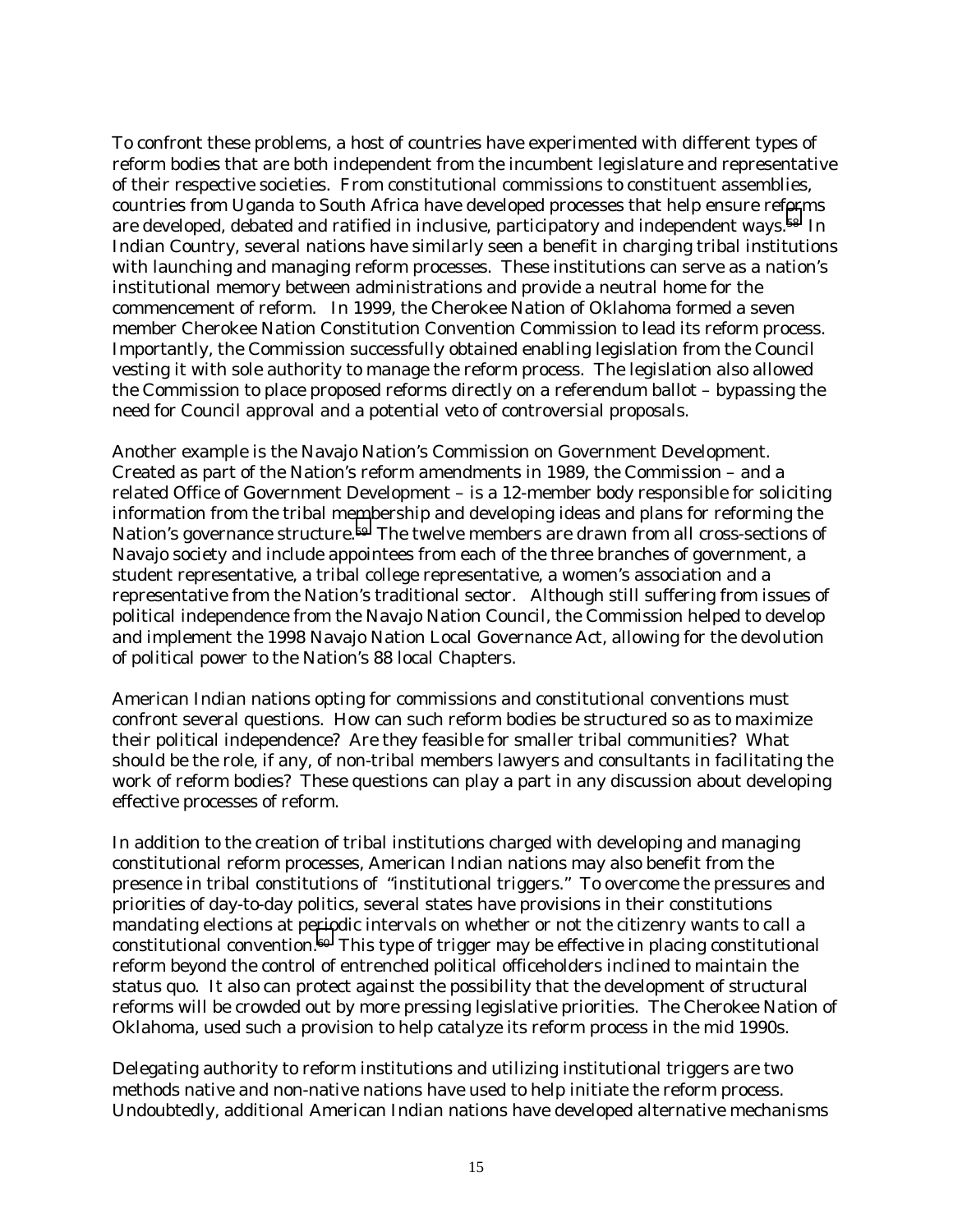that have helped facilitate the launching of reform. The crucial next step is to share these successful measures with still additional American Indian nations interested in pursuing reform.

# *Engaging and Informing the Public*

"*If we could get the same fanatacism that we have for sports and somehow be able to transfer that to having an interest in our government, we'd have the best government in the world."*

-- Member, Northern Cheyenne Tribe

*"[We need to ] try to lure people into it [the reform process] because a lot of people feel like what they say won't make a difference. And they're just going to give up on it. But there comes a time when something impacts them and they'll speak up. So, even though people aren't going to come [to community meetings], we have to find a way to get to them." --* Member, Hualapai Nation Tribal Council

American Indian government reform leaders have confronted the universal difficulty of engaging and informing citizens about the purpose and status of constitutional reform efforts. Like reform leaders around the world, they have experienced first-hand the limitations of public meetings, surveys, and newsletters. Whether it is a lack of awareness of their existence, pressure to attend to other daily priorities, or a feeling that their views will not be heard, a large percentage of tribal citiz[en](#page-28-0)s are not likely to attend public meetings or provide detailed responses to surveys.<sup>61</sup>

As a result of these obstacles – applicable to any society – many American Indian nations have completed constitutional reform processes that leave the majority of citizens with little feeling of ownership in the resulting reforms. The universal difficulty of investing every citizen with a voice in reform is often compounded by rushed processes of reform, and lessthan-optimal mechanisms for including the viewpoints of all groups within tribal nations. In the Navajo Nation, several leaders and citizens have expressed regret that the Navajo people never voted to ratify the 1989 Title 2 amendments at a nationwide referendum. Citizens of the Hualapai Nation have expressed their disappointment that they were mostly unaware that a constitutional reform process was taking place.

To better engage and inform the public, reform leaders have turned to a number of more intensive approaches to citizen participation and education during the reform process. Realizing the limitations of simply invoking the need for better "separation of powers" or "checks and balances," they have focused on approaches that provide individual tribal members with a sufficient understanding and sense of ownership over potential reforms. These approaches include seeking out and engaging the input of tribal members where they live and work, explaining the purpose and content of individual reforms and how their implementation would affect the day-to-day operations of tribal government (in plain, nonlegalese language), and engaging specific citizens in the native language. For example, one member of Northern Cheyenne's constitutional reform committee took the lead for explaining proposed reforms at community meetings in the Cheyenne language. Working closely with the committee's tribal lawyer, he and others were able to ensure that citizens' comments made their way into the language of draft proposals. To explain the Navajo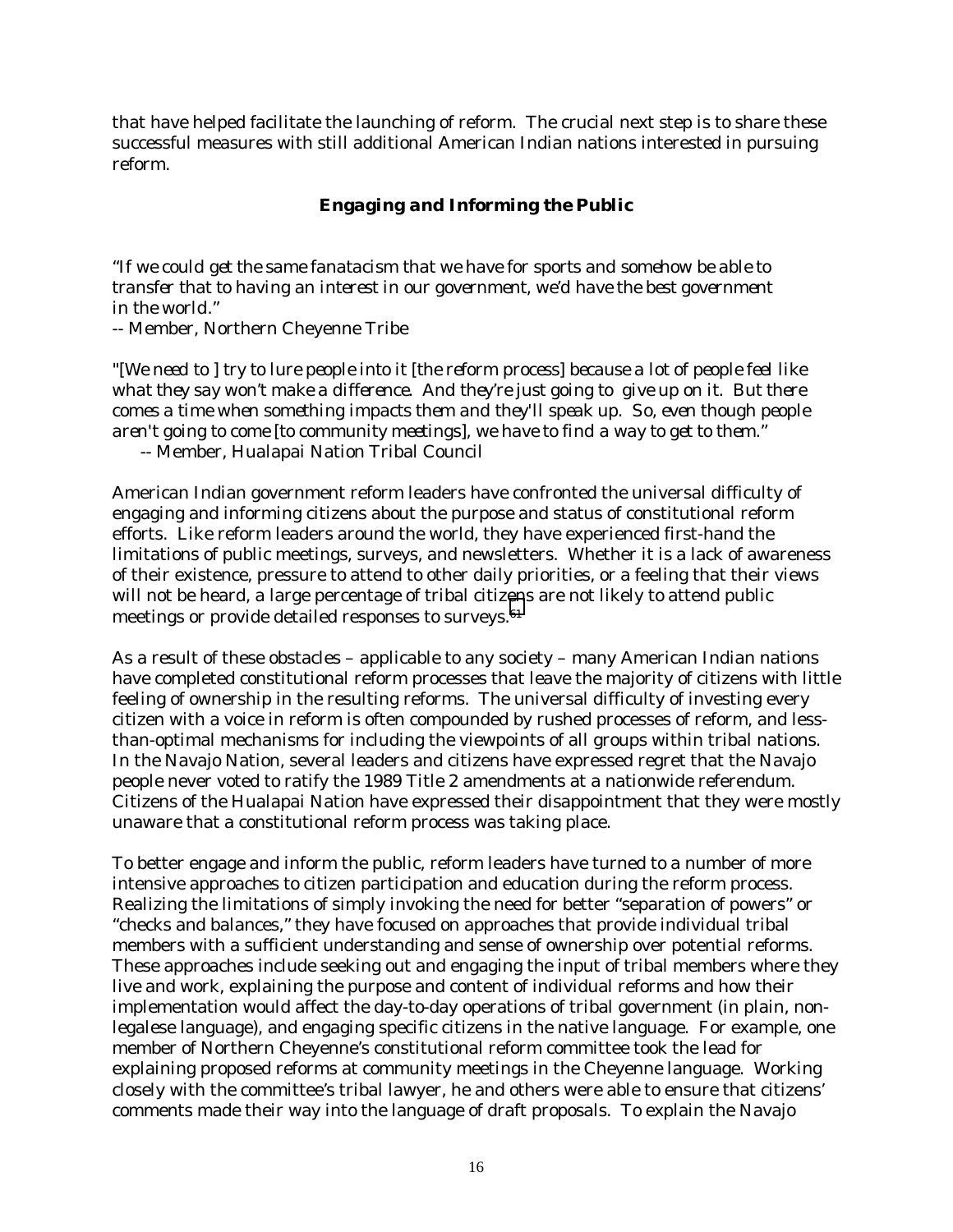Nation's Local Governance Act in 1998, then-President Albert Hale visited the nation's citizens on horseback, explaining to individual famili[es i](#page-28-0)n the Navajo language how the proposed reforms would impact their day-to-day lives.62

Tribal government reform leaders have also consistently made the case for stronger programs of civic education. Over the past century, failed federal boarding school and family relocation programs have broken the links between generations that traditionally served as a channel for communicating and teaching important cultural knowledge, including civic knowledge. By enhancing citizens' understanding of traditional government, the historical origins of contemporary tribal government, and the impact of U.S. law on Indian governments, American Indian nations can increase the level of interest and participation in governmental reform efforts. These efforts also help lay the groundwork for strengthening the next generation's ability to preserve and expand the sovereignty of American Indian nations. The Northern Cheyenne Tribe, for example, has addressed this issue by establishing high school classes in Northern Cheyenne tribal government and tribal history. The Navajo Nation Office of Government Development has published a Navajo Nation handbook detailing Navajo traditional government, the history and structure of contemporary Navajo Nation government, and recent legislative government reform initiatives, such as the 1998 Local Governance Act.

With the increasing numbers of tribal colleges and non-profit organizations, there is also much room for discussion about the role of such tribal institutions. These and other tribal non-governmental organizations can help to hold governments accountable, disperse media information to tribal citizens during and before governmental reform efforts, sponsor workshops on governance issues, and strengthen civic education generally. Internationally, there has been an enormous amount of discussion and publication about the need for strengthening the presence, role, and capacity of these institutions of "civil society." These types of widespread discussions have not yet taken root in Indian Country. Of course, Indian Country has its share of traditional organizations that serve similar purposes. An important question is how and to what extent can American Indian nations benefit from supplementing these traditional entities with chartered, non-profit organizations capable of receiving independent funding and support?

Finally, the usefulness of increased access to outside information about other nations' experiences with government reform should continue to be explored. Beyond fortuitously coming across useful constitutional provisions from other governments, American Indian nations certainly can benefit from information clearinghouses containing sample constitutions, ordinances, and position papers from both Indian Country and around the world. In addition to looking back to tribal traditions for ideas about structuring new government institutions, tribal nations should be able to look across the spectrum of what nations have done in similar situations. Access to such information does not mean that tribes should cut and paste from the experiences of other governments. Rather, this type of cross-tribal and cross-country information provides the opportunity for tribal governments – like any other sovereign – to decide how and [to](#page-28-0) what extent to incorporate lessons learned from other countries' experiences with reform.63

## *Resolving conflict*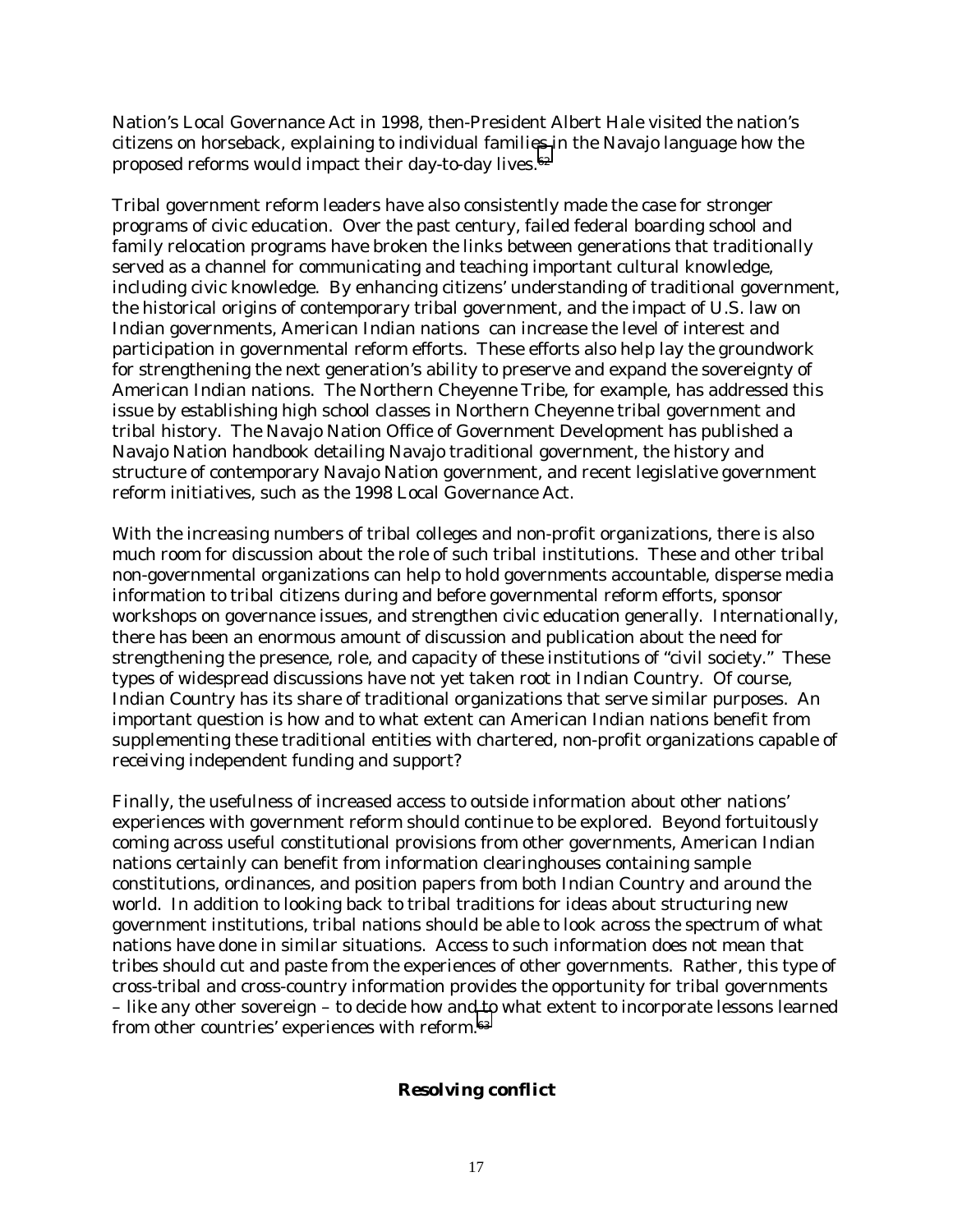"*The Courts saved us."* -Navajo leader

Amending or replacing a constitution is a task laden with potential sources of conflict. Conflict may arise at a general level over disagreements concerning whether or not reform should be undertaken at all. It may also stem from disputes over fundamental reforms, such as membership criteria and representation for off-reservation members. Even after proposed constitutional amendments have been approved by at referenda, election disputes comprise yet a further source of potential conflict.

In response, American Indian nations have dealt with conflict in a variety of ways. When disagreements over the decision to enter into governmental and constitutional reform have been perceived as intractable, some tribal nations have decided to retain the status quo. Others have decided to delay the resolution of important and divisive issues, such as membership criteria and representation for off-reservation members, for future rounds of constitutional reform. Although engaging in large-scale constitutional and governmental reform within the past 12 years, the Hualapai Nation, Northern Cheyenne Tribe, and Navajo Nation are all seriously considering launching new rounds of reform to deal with issues such as land, criteria for citizenship, improved separation of powers between branches of government, and mechanisms for incorporating aspects of traditional government. In every case, however, reform leaders have encountered the difficulty of restarting reform processes outside of rare moments of political opportunity.

Alternatively, some American Indian nations have completed reform processes only to see the results challenged by certain citizens. Whether because of feelings that their voices weren't heard during the process, disagreements over the scope and pace of reform, or challenges to referendum results approving constitutions, these nations have seen constitutional reform result in dual governments or federal lawsuits. Even when not required to do so by U.S. federal law, some non-IRA tribal nations, in the past, brought internal disputes to the Bureau of Indian Affairs or federal courts for resolution, even when not required by federal law to do so.<sup>64</sup> Instead of the anticipated goal of stability and well-accepted uniform rules, constitutional reform in these instances results in weakened stability or a yielding of sovereignty to U.S. courts charged with resolving such disputes.

Every nation's decision in dealing with conflict is, of course, context specific. But there is benefit in discussing potential approaches to conflict resolution. For instance, for nations that decide to delay the resolution of divisive issues for future rounds of constitutional reform, what techniques are available to prevent fatigue, the dissolution of reform bodies, and institutional inertia from obstructing the relaunching of reform? As discussed earlier, "institutional triggers" within constitutions and individual tribal institutions charged with bringing forth new reforms offer two of many potential answers to this question. Other mechanisms should be raised and discussed. For American Indian nations involved with constitutional crises and election disputes, how can such conflicts be resolved in a way that does not yield sovereignty to outside entities? Ideally, tribal institutions, whether tribal courts or more informal entities, can be charged with resolving constitutional disputes. Many Navajos, for instance, credit their Supreme Court with helping to resolve the Nation's much-publicized government crisis in 1989. During the height of the controversy, political blocs loyal and opposed to the Council Chairman each claimed governing control over the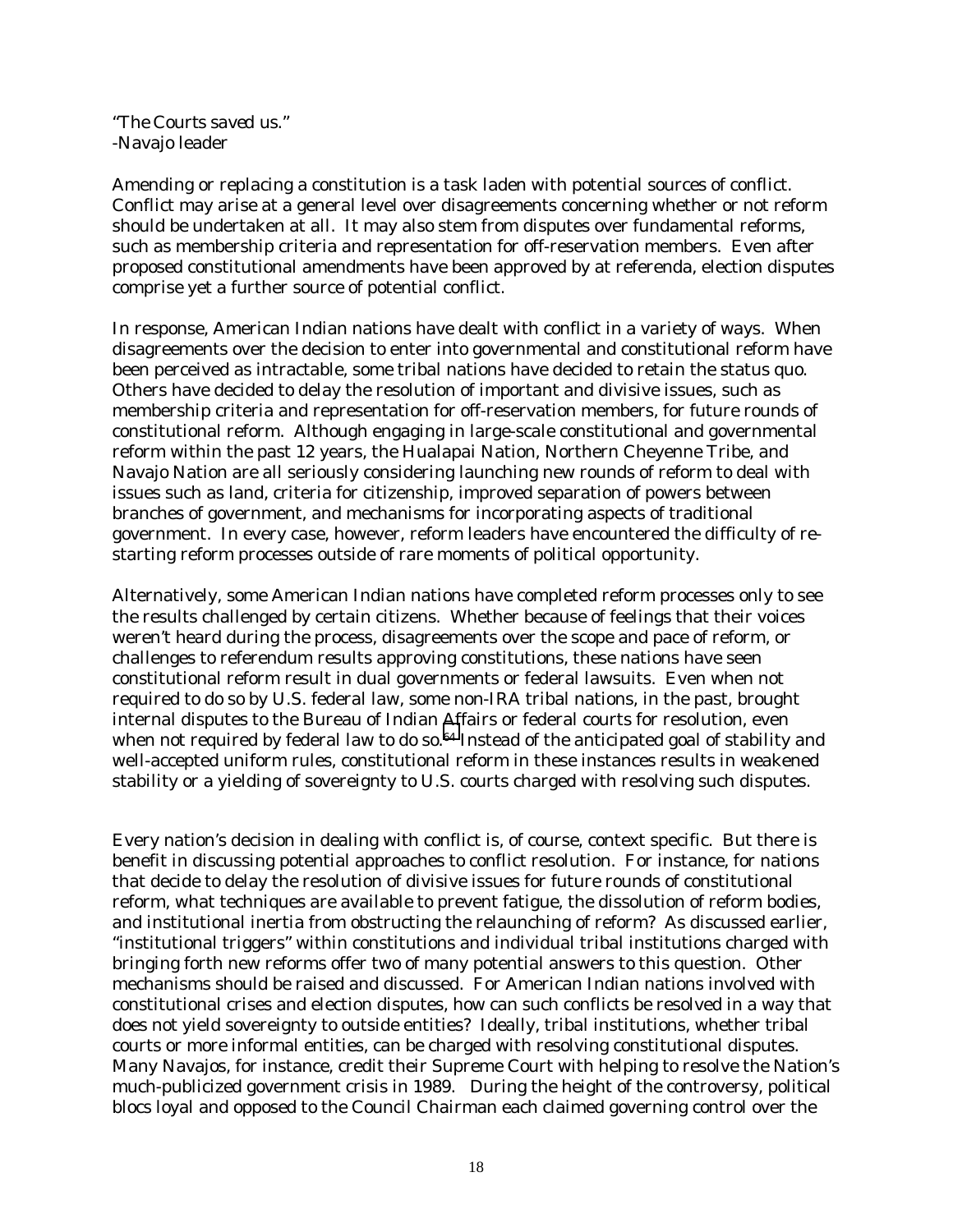Nation. Only when the Navajo Nation Supreme Court upheld the legality of the Council's removal of the Council Chairman from office did the turmoil begin to end and the opportunity presented itself for the Council to pass its Title 2 amendments. Although the turmoil peaked – and ended – a few months after the Court's ruling, many Navajo leaders credit the Court's respected stature and strong, independent decision-making with preventing a protracted, violent stand-off between the two sides.

The Cherokee Nation also engaged in a process of large-scale governmental reform at a time of political crisis. Although the election of a new Principal Chief in 1995 had helped to ease tensions, the situation was still tense when each of the three branches of the Cherokee Nation's government appointed representatives to the newly-formed Constitution Convention Commission in 1998. The commissioners immediately took an oath of political neutrality and prohibited themselves from holding political office during their tenure. The Commissioners then developed a process for selection Convention delegates that also included tribal members partial to all political parties. Because the commissioners and the delegates were drawn from all three government branches and included members from all political stripes, the Cherokees were able to use their own sovereign forum – the Convention itself – as an arena within which to begin addressing their internal divisions. Over the course of nine days, the 79 delegates were able to discuss, debate and resolve a series of divisive issues within the Nation's own sovereign forum, including blood quantum requirements for candidates for Principal Chief, Council representation for off-reservation residents, and the potential switch to a bicameral form of government.[65](#page-28-0)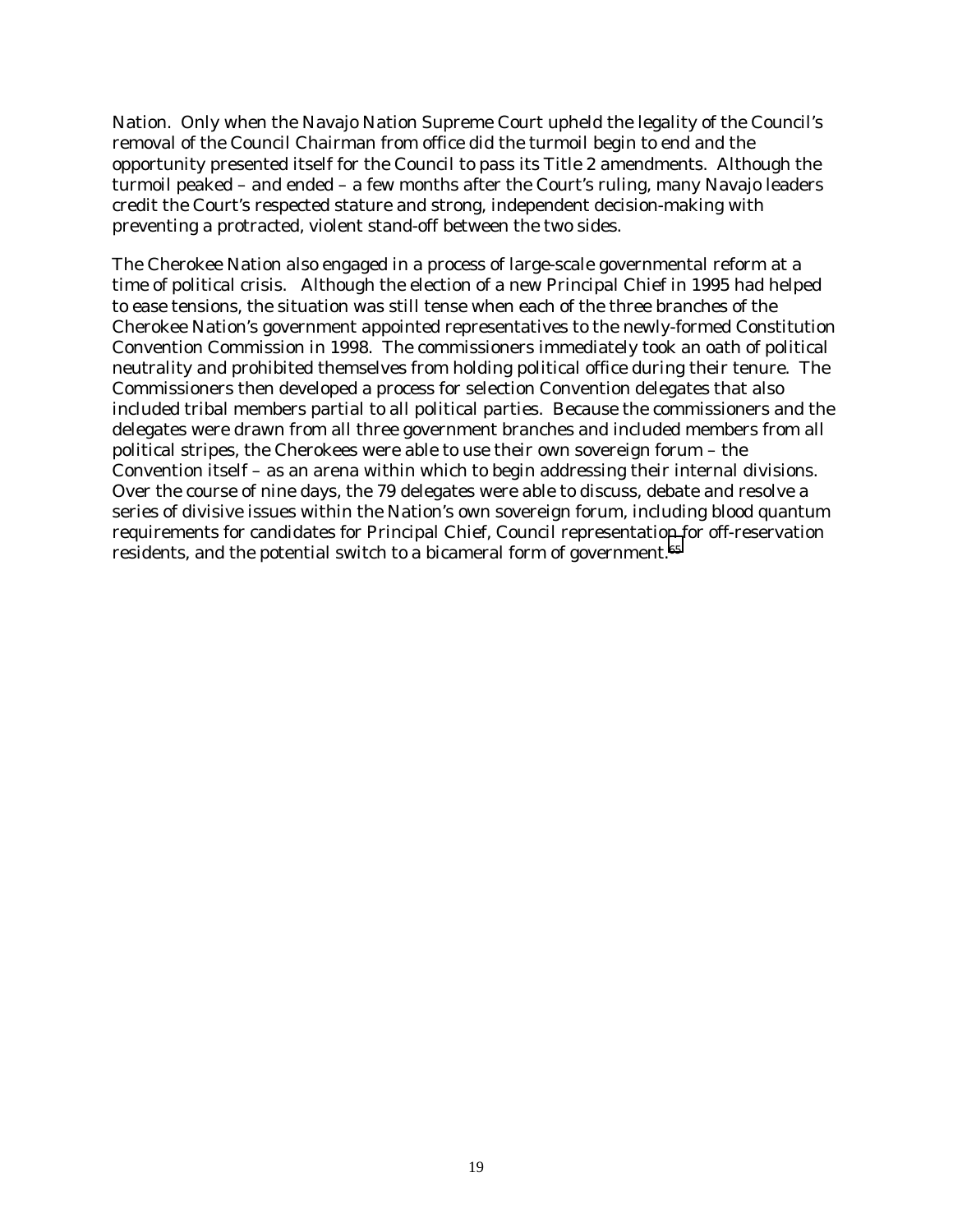### *Incorporating Tradition*

"*They (elders) keep talking about it (bringing back tradition) and I feel bad about it when I respond to it because I say 'how are you going to do that when we are so far gone? We don't live in wickiups anymore . We don't ride horses or walk around anymore. We don't have any medicine people anymore. And even the tribes that do, they all charge. We shop in the grocery store. We go to the clinic for our medicine. And we're third or fourth generation physically, emotionally, sexually abused. How are you going to deal with all that and then want to go back to these traditional ways?' They're going to have find a way, instead of just saying we're going to go back -- because that's what they always talk about, 'you have to go back.'* You're not going back anywhere. *That's gone. You're going to have to find a way to bring some of that forward. And incorporate it into the lives now. They need to get away from 'we're going to go back to this.' Because there's nothing to go back to. That's all gone… The state of the community and the way that we've been brought up has not been traditional and how are you all of a sudden going to back to that? And I think it's going to take the young people to find out what it was and bring it forward and incorporate it into our lives now."*

-- Young tribal council member

*"Sometimes they forget they are Indian. They want so much to be in the mainstream. Tradition doesn't carry too much weight."*

-- Elder at same tribe

Perhaps the thorniest issue faced by American Indian nations engaging in governmental and constitutional reform is developing consensus and shared strategies for incorporating tribal traditions into new governing institutions.Many tribal nations governing under IRA or other western-style constitutions hope to incorporate aspects of traditional government into their new constitutions. But this desire is tempered by the fact that, like any fluid and multi-cultural society, tribal populations diverge in their interest in reviving traditional practices. Even when a general consensus for the inclusion of tradition exists, additional questions remain. To what degree are traditions and traditional institutions both appropriate and capable of being incorporated into contemporary governments? What are the best methods of responding to outside investors who demand institutions with which they are comfortable, such as western-style tribal councils, laws, codes and adjudicative bodies?

Faced with these vexing and often divisive questions, reform leaders have expressed their frustration in adequately addressing the complexities involved in meeting citizens' desires for more "traditional" governments. Of course, as a select and centralized body, it is inherently difficult for any constitutional reform committee to engage effectively a large number of tribal citizens, solicit numerous and often competing views of appropriate traditional governance, and then incorporate such disparate demands into a written constitution. For American Indian nations with a history of consensus decision-making, developing traditional approaches while operating within the contemporary context of small, centralized, majority-vote tribal councils is especially tricky.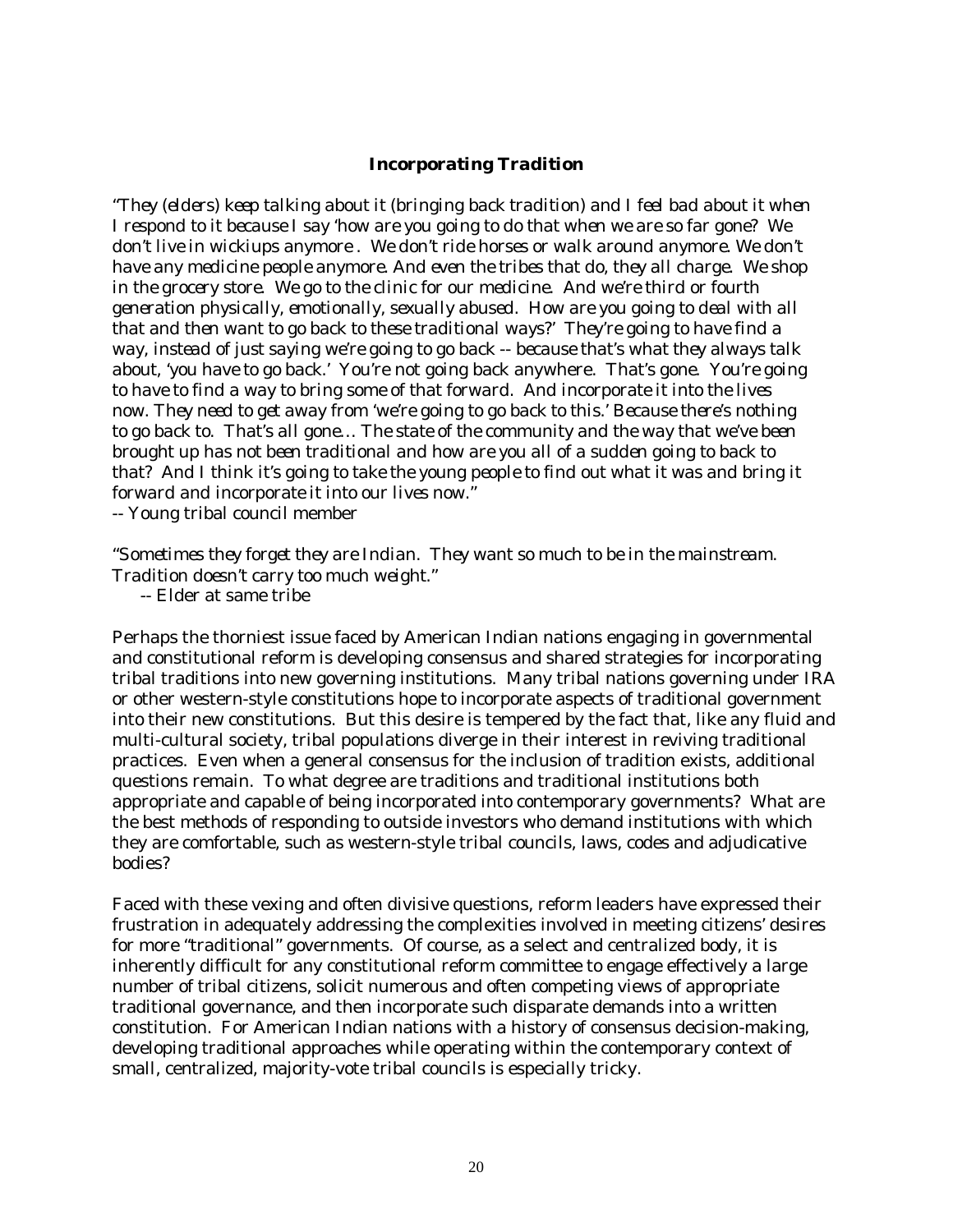Some tribal nations have found it advantageous to focus on traditional *processes* of reform rather than specific traditional practices. By developing an inclusive and deliberating process for folding members from all different groups and viewpoints into the decisionmaking process itself –in some form of summit or convention – tribal leaders do not have to "guess" which tribal governing traditions should be incorporated into a new constitution. Instead, summiteers and convention delegates themselves, as a microcosm of the larger tribe, can determine their own collective and *current* vision of governance – a vision that inherently includes and accounts for each members' view of and weight accorded to specific tribal traditions.<sup>66</sup> At the very least, this type of bottom-up, inclusive, and participatory approach is consistent with the traditional decision-making values of many Indian communities, thereby increasing the legitimacy and acceptance of any resulting decisions.

#### **Part IV**

#### **Conclusion**

Each nation pursues constitutional and governmental reform to achieve its own specific goals. At the same time, many of the obstacles to achieving a nation's substantive reform goals are related to universal problems of process. Fortunately, as the experiences of the Cherokee Nation of Oklahoma, Hualapai Nation, Navajo Nation and Northern Cheyenne Tribe demonstrate, solutions for confronting and overcoming such obstacles reside within tribal nations themselves. Creating representative and independent tribal institutions to manage reform processes and investing in short and long-term programs of civic education can help launch reform processes, achieve effective citizen participation, resolve conflict and incorporate aspects of traditional government into new governing frameworks. Together, tribal institutions and civic education can help American Indian nations achieve their goals of producing constitutional reforms that are both valid and legitimate. Hopefully, this paper will help stimulate a larger effort to share and discuss common obstacles and individual success stories related to engaging in the process of reform. Let the discussion continue.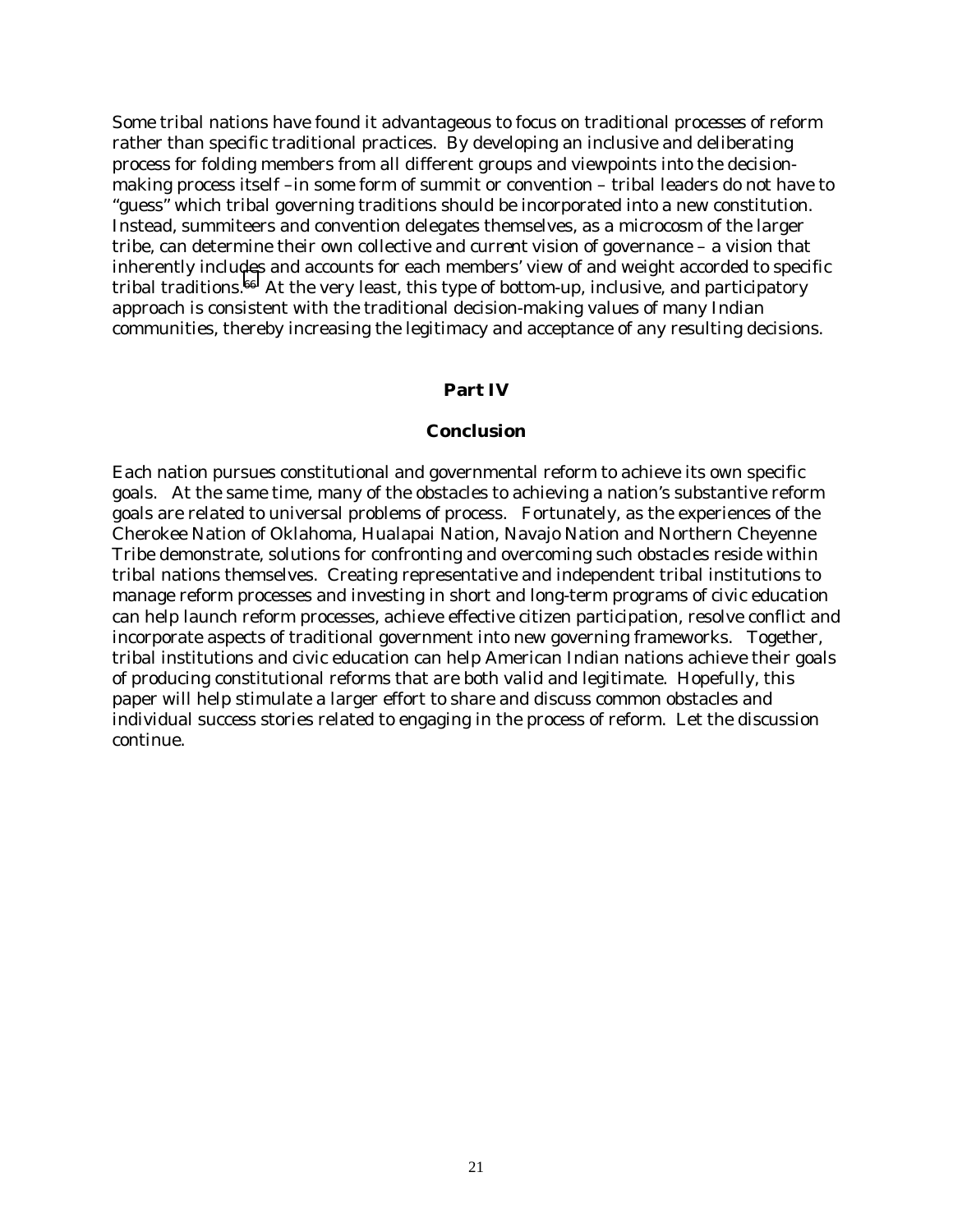|                                    | <b>Summary of Four Nations' Governmental and Constitutional Reform Processes</b>                                                                                                                                                                |                          |                                                                                                                                                                                                                                                                                                                                                               |                                                                                                                                                               |
|------------------------------------|-------------------------------------------------------------------------------------------------------------------------------------------------------------------------------------------------------------------------------------------------|--------------------------|---------------------------------------------------------------------------------------------------------------------------------------------------------------------------------------------------------------------------------------------------------------------------------------------------------------------------------------------------------------|---------------------------------------------------------------------------------------------------------------------------------------------------------------|
| <b>Tribe</b>                       | <b>Reform Body</b>                                                                                                                                                                                                                              | <b>Time</b><br>(approx.) | <b>Major Reforms</b>                                                                                                                                                                                                                                                                                                                                          | <b>Status</b>                                                                                                                                                 |
| <b>Cherokee</b>                    | Constitution<br>Commission composed<br>Of Appointees<br>From Three Branches<br>Of Government:<br><b>Constitutional Convention</b><br>Composed of Appointees<br>From Three Branches Of<br>Government, Commissioners<br><b>And Tribal Members</b> | 6 months                 | Creation of<br>Council Speaker<br>Position; Increased<br>Council Size To<br>Include Reps for<br>Off-Reservation<br>Tribal Members;<br><b>Staggered Terms and</b><br>Term Limits;<br><b>Removal of Provisions</b><br><b>Requiring Federal</b><br>Approval of Cherokee<br>Laws; Expanded<br>Judiciary; Creation of<br><b>Independent Election</b><br>Commission | Convention<br><b>Adopted New</b><br>Constitution on<br>March 2, 1999;<br>Currently<br>In Negotiations<br>With BIA Over<br>Federal Approval<br>Of Constitution |
| Hualapai                           | Constitutional<br><b>Reform Committee</b><br>Composed Of Tribal<br><b>Council Appointees</b><br>And Volunteers; Retention<br>Of Outside Consultant                                                                                              | 1 year                   | Reorganization of<br>Chair and Vice<br>Chair's Relationship<br>With Council; Expanded Referendum<br>Judiciary; Election Board;<br><b>Primary Elections</b>                                                                                                                                                                                                    | Approved<br>New Constitution<br>at 2/14/91                                                                                                                    |
| <b>Navajo</b>                      | Tribal Council And<br>Council Lawyer                                                                                                                                                                                                            | 6 months                 | Creation of<br>Executive<br><b>Branch Headed</b><br>By President;<br><b>Creation of Council</b><br><b>Speaker Position;</b><br>Reduction and<br>Reorganization of<br>Council Committees;<br>Reform of Process of<br>Adoption of Council<br><b>Resolutions</b> ; Creation<br>Of Commission and<br>Office Of Government<br>Development                          | <b>Council Passed</b><br>Amendments<br>to Title 2 of<br>Navajo Nation<br>Code on 12/15/89                                                                     |
| <b>Northern</b><br><b>Cheyenne</b> | Constitutional<br><b>Reform Committee</b><br>Composed Of Tribal<br><b>Council Appointees</b><br>And Volunteers                                                                                                                                  | 3 years                  | <b>Reduced Council</b><br>Size, Lengthened<br>Terms, Primary<br>Elections, Separation<br>of Powers, Ethics Code                                                                                                                                                                                                                                               | Approved<br>Amendments<br>at $5/14/96$<br>Referendum                                                                                                          |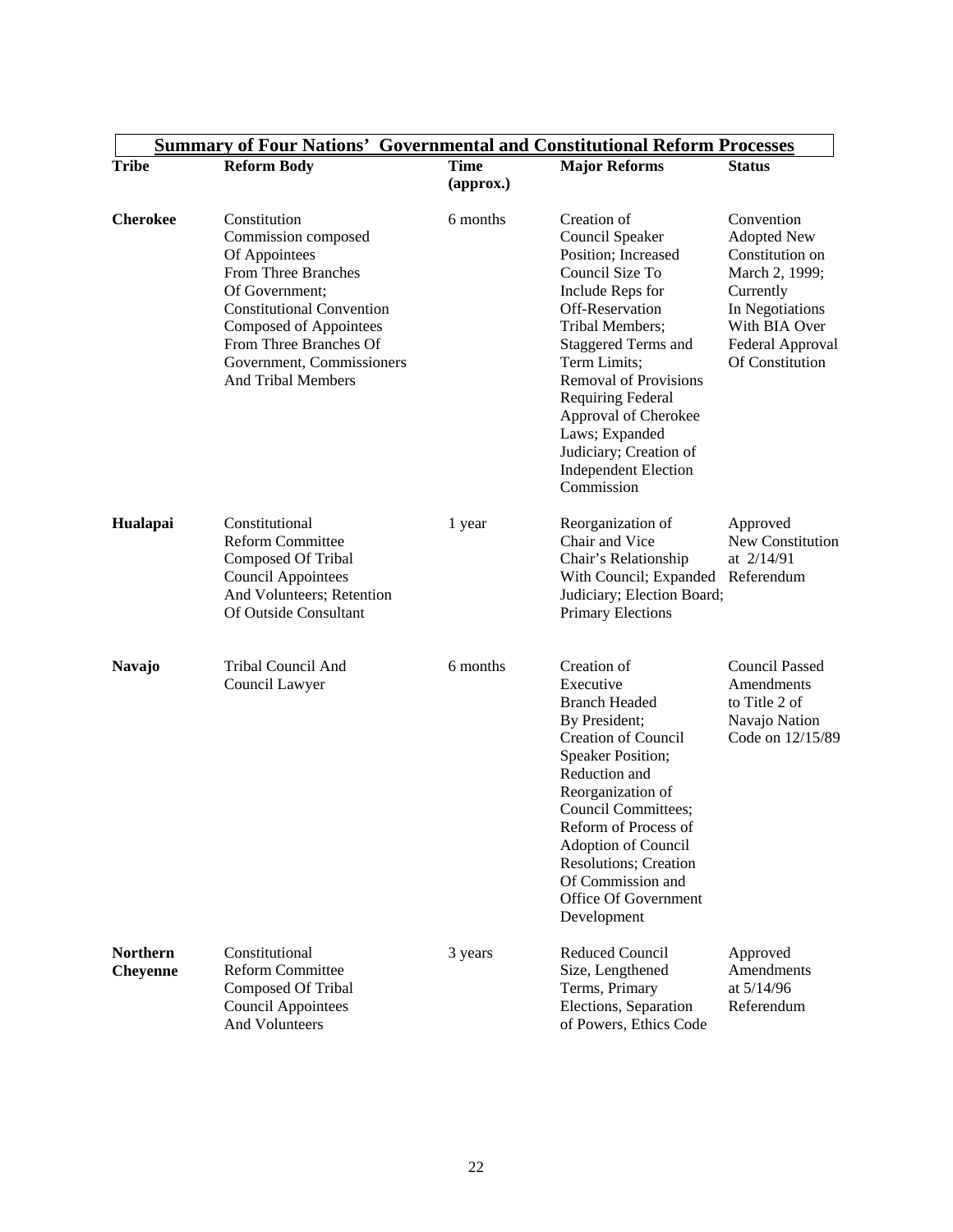1 Indian Reorganization Act, P.L. 383, 458 Stat. 984, ch. 576, 25 U.S.C. 461 *et seq*. (1934).

2 For a discussion of the origins of the boilerplate nature of IRA constitutions, see, *infra*, note 18.

3 Over the past 25 years, the United States Supreme Court has held that American Indian nations have lost their sovereign control over a host of government functions, including aspects of zoning (*Brendale v. Confederated Tribes and Bands of Yakima,* 492 U.S. 408, 109 S.Ct. 2994, (1989)) and criminal jurisdiction over non-members, (*Oliphant v. Suquamish Indian Tribe,* 435 U.S. 191, 98 S.Ct. 1011 (1978)).

<sup>4</sup> *See* Duane Champagne, "Renewing Tribal Governments: Uniting Political Theory and Sacred Communities," *Wicazo Za Review (forthcoming)*.

5 The following represents only a partial list of the number of American Indian nationsand reservation governments that have recently undertaken or are currently planning to engage in largescale governmental or constitutional reform: Cherokee (North Carolina and Oklahoma), Cheyenne River Sioux, Crow, Flathead, Fort Belknap, Fort Berthold, Fort McDowell, Grand Traverse Band of Ottawa and Chippewa, Ho Chunk, Hoopa, Hopi, Hualapai, Jicarilla Apache, Lummi, Mohawk, Navajo, Northern Cheyenne, Oglala Sioux, Pascua Yaqui, Quinnault, Saginaw Chippewa, San Carlos Apache, Seminole (Oklahoma), Shakopee Mdewakanton Sioux, and numerous California bands.

<sup>6</sup> The following articles document American Indian nations' efforts at amending and replacing their constitutions: Sean Paige, "Rewriting Tribal Law," *Insight Magazine*, May 29, 2000; Jeff Hinkle, "Constitutional Crisis: Can Tribal Governments Take the Heat," *American Indian Report*, May 2000; Ian Wilson Record, "Broken Government: Constitutional Inadequacy Spawns Conflict on San Carlos," *Native Americas*, Spring 1999, pp. 10-16. For a thorough analysis of the historical and contemporary issues surrounding tribal government reform, see Robert B. Porter, "Strengthening Tribal Sovereignty Through Government Reform: What are the Issues," 7 *Kan. J.L. & Pub. Pol'y* 72 (1997).

7 Although not required by federal law, the current constitution of the Cherokee Nation of Oklahoma contains a clause requiring approval of any new or amended constitution by the President of the United States. Cherokee Nation of Oklahoma Constitution, art. XV, sec. 10. After delegates to the Nation's 1999 constitutional convention adopted a proposed, new constitution, the Nation has spent more than two years seeking its approval from the Department of Interior's Bureau of Indian Affairs.

8 Like Israel, New Zealand and Great Britain today, most tribes governed without a written constitution.

<sup>9</sup> *Cherokee Nation v. Georgia*, 30 U.S. 1, 8 L.Ed. 25 (1831)

10 16 Stat. 544, 566 (1871).

 $\overline{\phantom{a}}$ \* Eric Lemont is a lawyer and research fellow at the Harvard Project on American Indian Economic Development. He would like to extend his deep appreciation to the Ford Foundation for its support in strengthening American Indian governments and for funding the research underlying this article. He would also like to extend his gratitude to Hepsi Barnett, Tim Begaye, Merilee Grindle, Miriam Jorgensen and Frederick Schauer for their extremely useful comments and suggestions to this paper.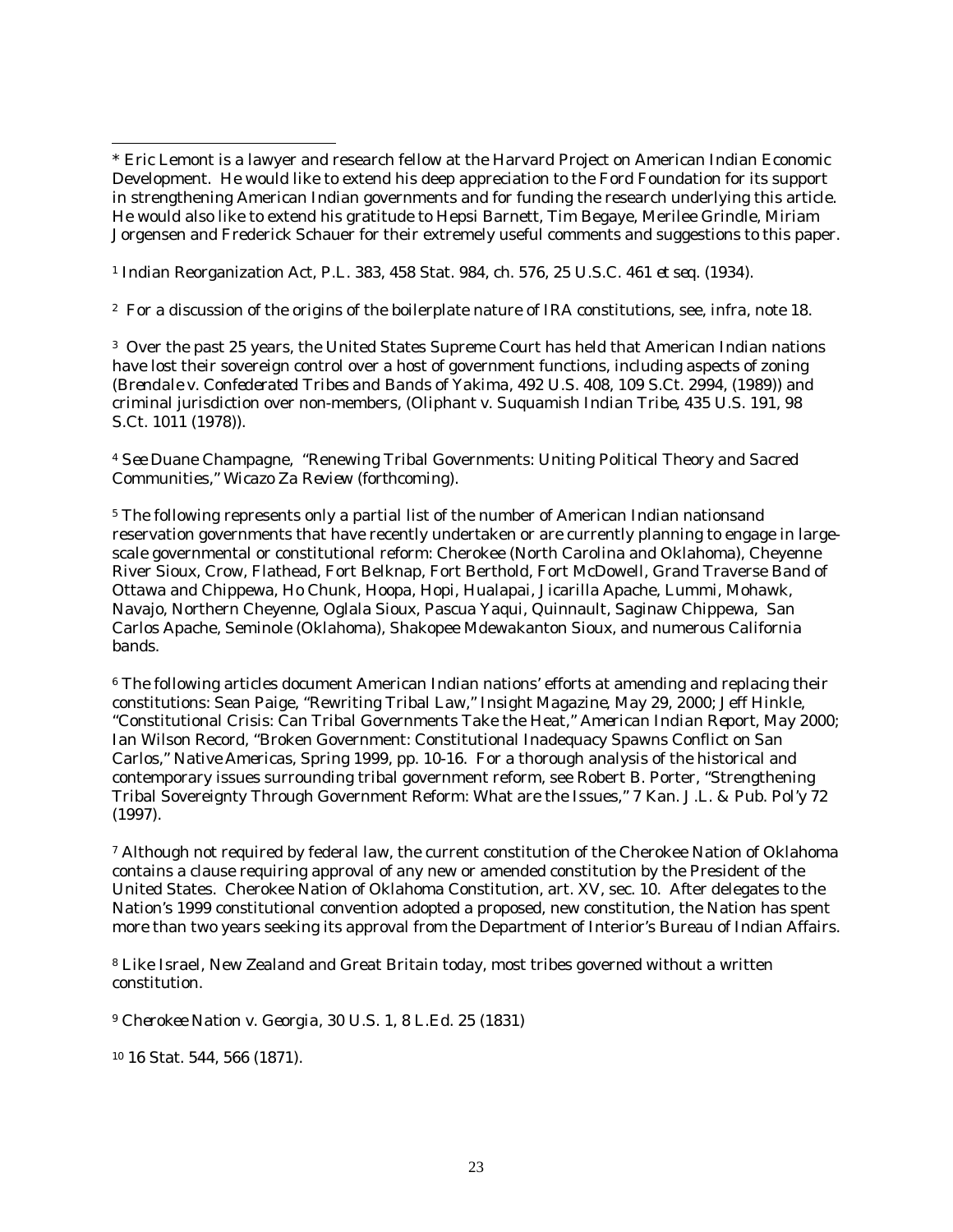11 73rd Cong., 2d Sess., 16-18 (1934) (Memorandum, Hearings on H.R. 7902 Before the House Committee on Indian Affairs), cited in Timothy W. Joranko and Mark C. Van Norman, "Indian Self-Determination at Bay: Secretarial Authority to Disapprove Tribal Constitutional Amendments," 29 *Gonz. L. Rev.* 83 (1993/1994).

 $\overline{a}$ 

<sup>12</sup> *See* Vine Deloria, Jr. and Clifford Lytle, *The Nations Within: The Past and Future of American Indian Sovereignty* (New York: Pantheon, 1984) p. 26 ("Indians continued to relate to one another in the traditional behavior patterns tat had once completely regulated their own forms of government, but they did so within increasingly new and widely differing political structures allowed them by their agents and superintendents").

13 Sharon O'Brien, *American Indian Tribal Governments* (Norman: University of Oklahoma Press, 1989), p. 93.

<sup>14</sup> The IRA, among other provisions, ended the policy of land allotment, authorized the Secretary of the Interior to return any surplus lands to tribal ownership, provided revolving loan funds to promote economic development, and provided funding for educational scholarships.

15 The original language of Section 16 of the IRA states in part: "any Indian tribe or tribes, residing on the same reservation, shall have the right to organize for its common welfare, and may adopt an appropriate constitution and bylaws, which shall become effective when ratified by a majority of the adult members of the tribe… at a special election authorized and called by the Secretary of the Interior under such rules and regulations as he may prescribe. Such constitution and bylaws when ratified as aforesaid and approved by the Secretary of the Interior shall be revocable by an open election open to the same voters and conducted in the same manner as hereinabove provided. Amendments to the constitution and bylaws may be ratified and approved by the Secretary in the same manner as the original constitution and bylaws."

16 Section 16 of the original IRA legislation provided the following framework for tribal constitutions: "In addition to all powers vested in any Indian tribe or tribal council by existing law, the constitution adopted by said tribe shall also vest in such tribe or its tribal council the following rights and powers: To employ legal counsel, the choice of counsel and fixing of fees to be subject to the approval of the Secretary of Interior; to prevent the sale, disposition, lease or encumbrance of tribal lands, interests in lands, or other tribal assets without the consent of the tribe; and to negotiate with the federal, state and local governments."

17 Nathan Margold, Decisions of the Department of the Interior, vol. 55 (Washington, D.C.: Government Printing Office, 1938), pp. 14-67. Margold's opinion defines the scope of the phrase "powers vested in any Indian tribe or tribal council by existing law" in Section 16 of the IRA as measures related to internal sovereignty, or self-government, including the power to form a government, define membership, regulate the domestic relations of its members, prescribe rules of inheritance, levy dues, fees, and taxes upon members of the tribe and nonmembers doing business within the reservation (subject to conditions), remove or exclude non-members from the reservation, regulate the use and disposition of all property within the tribe's jurisdiction, and administer justice with respect to all disputes and offenses of or among the members of the tribe, other than certain major offenses reserved to the federal courts.

<sup>18</sup> A 1935 statistical breakdown of provisions contained in 20 IRA constitutions demonstrates their boilerplate nature: "Under the article "Powers of the Council," the items enumerated by Margold and the Wheeler-Howard Act [IRA] were included in the model constitutions [prepared by the BIA staff]. The same provisions, generally using the same words, in nine of the twenty-six powers enumerated were found in 86 percent of all the constitutions examined, and another four in over 70 percent of the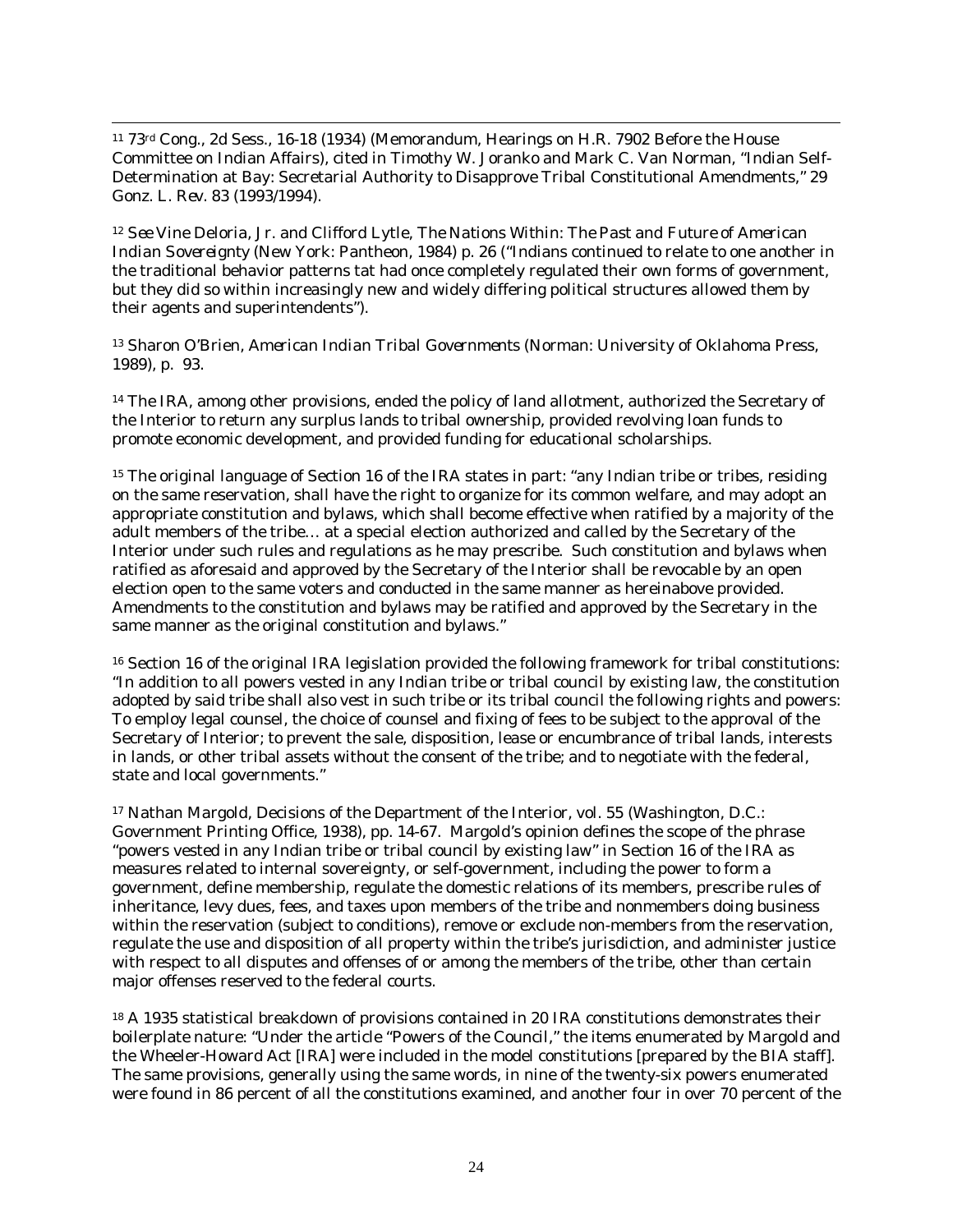constitutions, so that it could generally be concluded, on the basis of this sample, that in over twothirds of all the constitutions, more than half of the provisions relating to tribal council powers were taken directly from the model constitution." Graham D. Taylor, *The New Deal and American Indian Tribalism*: *The Administration of the Indian Reorganization Act, 1934-45*, (Lincoln: University of Nebraska Press, 1980), chapter 6, footnote 11, p. 177. To this day, many IRA constitutions closely resemble the model constitution's general format of nine articles devoted to Territory, Membership, Governing Body, Powers of the council, Elections, Removal, Referendum, Land and Amendments.

19 25 U.S.C. 478 (the deadline for holding Secretarial election was subsequently extended to two years by an Act dated June 15, 1935, ch. 260, 49 Stat. 378).

20 25 U.S.C. 478. Many scholars and tribal leaders have singled out for criticism this provision of the Act for counting protest abstentions as affirmative votes, thereby influencing the election outcomes of several tribes. For an example, s*ee* Curtis Berkey, "Implementation of the Reorganization Act" 2 *American Indian Journal of the Institute for the Development of Indian Law 2* (August, 1976) ("For example, the Coeur D'Alene tribe voted on December 12, 1934 to reject the Act by a count of 78 against and 76 in favor. "But 49 eligible voters had not voted, and the Bureau counted these as affirmative votes. Therefore, even though the a majority of those actually voting reject the Act, it was made applicable to them").

<sup>21</sup> *See,* for example, Francis Paul Prucha, *The Great Father: The United States Government and the American Indians*, (University of Nebraska Press, 1984), p. 964, citing undated letter of Bureau of Indian Affairs Commissioner John Collier (footnote omitted): "If they do this [reject the IRA], they remain exactly as before the passage and approval of the Act. The tribe that rejects the Act does not have the trust period automatically extended, the tribe does not share in the land purchase fund; its members cannot receive the new educational loans; they cannot receive exemption from the general civil service law; they cannot participate in the ten million dollar credit fund; they cannot incorporate under the terms of the Act; the Government can continue to do as it pleases with their tribal assets; the cannot share in the tribal-organization fund".

22 Theodore H. Haas, *Ten Years of Tribal Government Under the I.R.A*., (Chicago: Haskell Institute Printing Service, 1947), p. 3.

23 Id.

 $\overline{a}$ 

<sup>24</sup> For example, upon receiving federal recognition in 1980, the Grand Traverse Band of Ottawa and Chippewa Indians adopted an IRA constitution.

25 Martha Hirschfield, "The Alaska Native Claims Settlement Act: Tribal Sovereignty and the Corporate Form," 101 *Yale L.J*. 1331, 1335 n. 29 (1992) (footnote omitted). Native government in Alaska has a much different structure and history than those of tribal governments in the lower 48 states. For an overview of the key historical events and legal framework, see *Id*.

26 Examples include the current constitutions of the Cherokee Nation of Oklahoma and the Seminole Nation of Oklahoma, which both contain language requiring the approval of the Secretary of Interior of any constitutional amendments.

<sup>27</sup> President Richard Nixon officially renounced the United States Government's policy of termination in a speech delivered on July 8, 1970 (excerpts reprinted in David Getches, Charles F. Wilkinson, and Robert A. Williams, Jr., Eds. *Cases and Materials on Federal Indian Law*, (West Group, St. Paul, Minnesota, 1998), pp. 226-228. The Indian Self-Determination and Education Assistance Act of 1975, 25 USC 450a-450n, provided the legislative antidote to the termination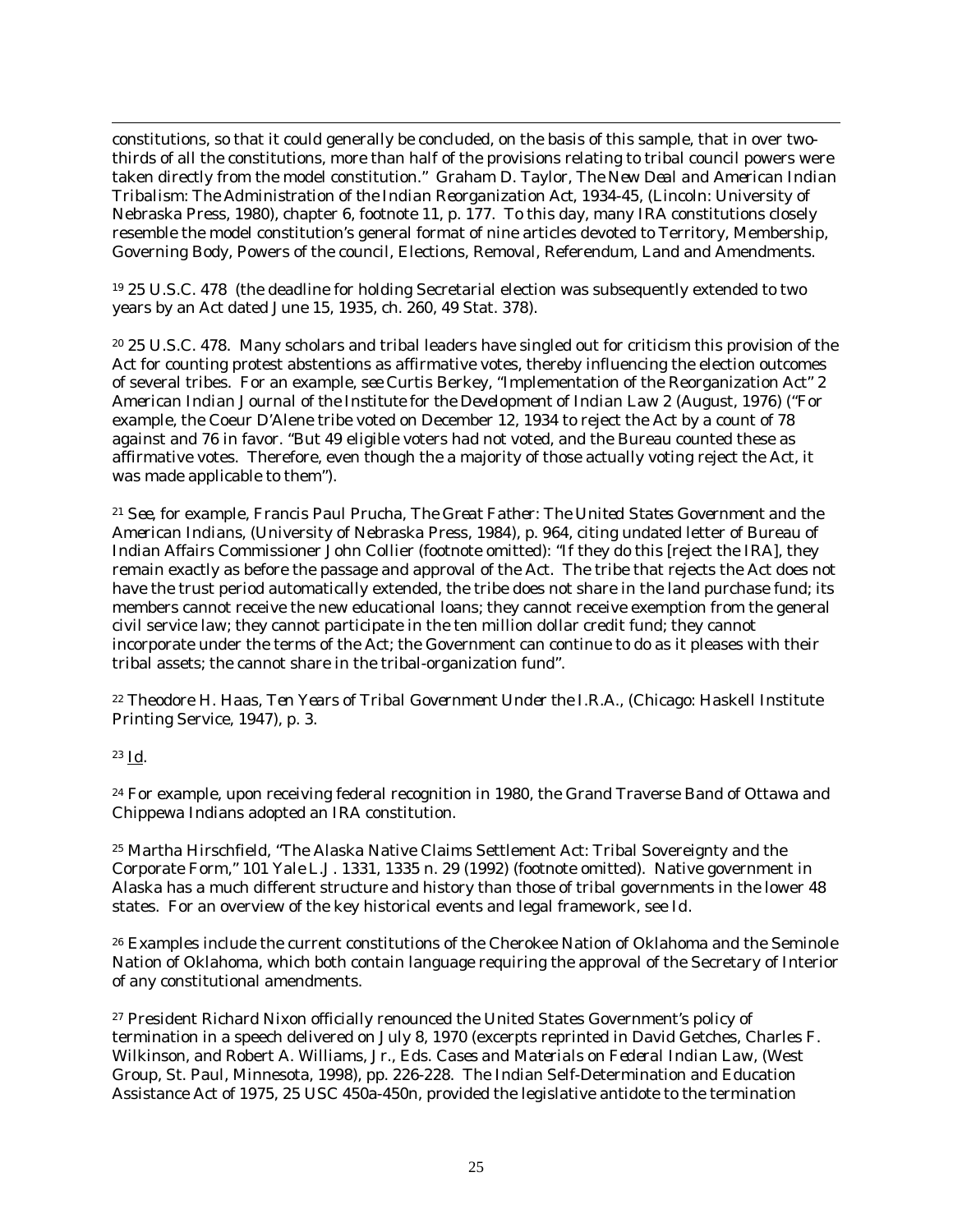policy, allowing tribes to contract with federal agencies to plan and administer federally-funded tribal programs.

28 Congress's termination policy is most closely associated with the 1953 Congressional concurrent House Concurrent Resolution 108, which led to the termination of approximately 109 tribes. See Charles F. Wilkinson and Eric R. Biggs, "The Evolution of The Termination Policy", 5 *Am. Indian L. Rev*. 151-54 (1977).

 $29$  For an in-depth, historical discussion of the Nation's adoption of its first and second constitution, see Duane Champagne, *Social Order and Political Change: Constitutional Governments among the Cherokee, the Choctaw, the Chickasaw and the Creek*, (Stanford, California, Stanford University Press, 1992) .

30 30 Stat. 495 (1898).

 $31$  A copy of the constitution is found on the Nation's website, www.cherokee.org.

32 Cherokee Nation of Oklahoma Constitution, art. XV, § 9.

<sup>33</sup> A copy of the proposed constitution is found on the Nation's website, www.cherokee.org.

34 Interview with members of Hualapai constitutional reform committee, August 17, 2000

35 Interview with member of Hualapai constitutional reform committee, October 5, 2000.

36 Interview with member of Hualapai constitutional reform committee, August 17, 2000.

37 Interview with members of Hualapai Nation constitutional reform committee, August 17, 2000.

38 Id.

 $\overline{a}$ 

 $39$  Id.

40 See David Wilkins, "A Handbook of Navajo Government", Navajo Community College Press ( 1987) and Graham Taylor, "The New Deal and American Indian Tribalism: The Administration of the Indian Reorganization Act, 1934-45," University of Nebraska Press (1980)..

41 See Sandy Tolan, Showdown at Window Rock, New York Times Magazine, November 26, 1989.

42 Navajo Nation v. MacDonald (In the Matter of Certified Questions II, No. A-CV-13-89;N.L.R., Supp., 1989)

<sup>43</sup> The Act provides Chapters with the authority to engage in a wide variety of actions including, but not limited to: issuing home and business site leases and permits; acquiring, selling or leasing property, entering into contracts for the provision of goods and services; entering into intergovernmental agreements with federal, state, and tribal entities (subject to the approval of the Navajo Nation Council's Intergovernmental Relations Committee); and entering into contracts for Navajo Nation general funds with appropriate Navajo Nation divisions, programs or agencies for service delivery programs. The Act also gives Chapters the authority to adopt numerous ordinances including, but not limited to, ordinances relating to land use planning, taxing, alternative governance models, and zoning.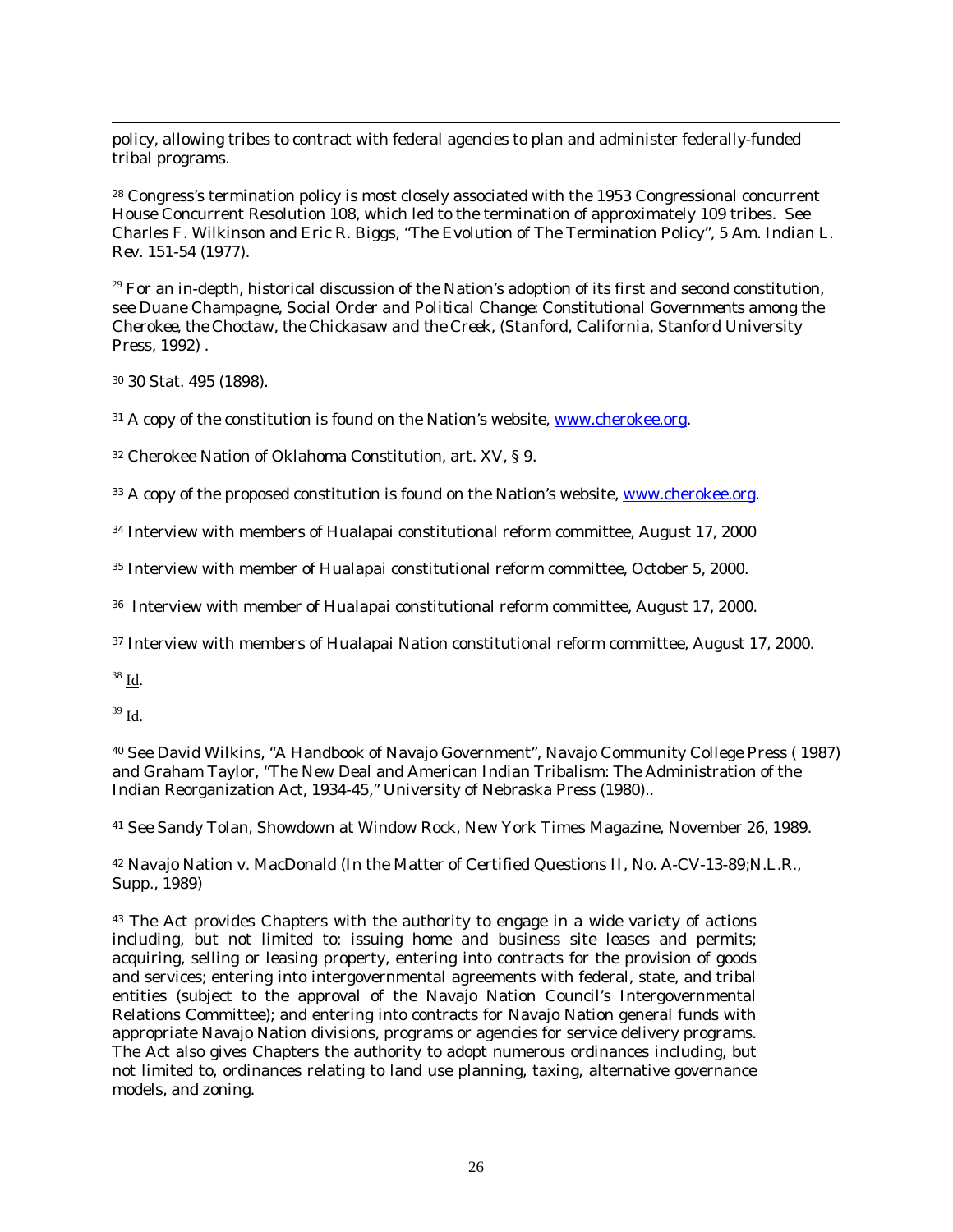44 For information on traditional Northern Cheyenne Government, see Adamson E. Hoebel, *The Cheyennes: Indians of the Great Plains*, 2d. ed., (Holt, Rinehart and Winston, 1978) and Karl N. Llewellyn and Adamson E. Hoebel, *The Cheyenne Way* (Norman: University of Oklahoma Press, 1941).

45 Orlan J. Svingen, *The Northern Cheyenne Indian Reservation, 1877-1900*, University Press of Colorado, 1993, p. 49.

46 James J. Lopach et al., "Tribal Government Today: Politics on Montana Indian Reservations, University of Colorado Press, 1998.

<sup>47</sup> Telephone interview with Northern Cheyenne tribal lawyer and member of Northern Cheyenne constitutional reform committee, July 13, 2000.

48 Interview with member of Northern Cheyenne constitutional reform committee, June 20, 2000.

49 Telephone interview with Northern Cheyenne tribal lawyer and member of Northern Cheyenne constitutional reform committee, July 13, 2000.

50 Interview with member of Northern Cheyenne Constitutional Reform Committee. A long-serving tribal lawyer who also served on the committee also did not want to clutter the election ballot ratifying the amendments with numerous and potentially conflicting amendments.

<sup>51</sup> *See* Stephen Cornell and Joseph P. Kalt, "Where Does Economic Development Really Come From? Constitutional Rule Among the Contemporary Sioux and Apache," 33 *Economic Inquiry* 402 (July, 1995).

52 Navajo Nation, Title 2 Amendments of 1989.

 $\overline{a}$ 

53 Delegates to the Cherokee Nation Constitution Convention voted to adopt a new constitution in March 1999. However, the current constitution contains a clause requiring federal approval of constitutional amendments. Over the past two years, the Nation's ratification of the new constitution has been delayed while the tribal leadership has negotiated with the Department of Interior to obtain Secretarial approval.

54 The Act allows the Navajo Nation's 88 Chapters (with approval from the Navajo Nation Council) to perform a wide variety of powers, including issuing home, business, and other site leases, entering into intergovernmental agreements with state, federal, county, Navajo Nation and other governmental entities for the administration of service delivery functions, appropriating and reallocating chapter funds, employing chapter personnel, and establishing mechanisms for resolving local disputes.

55 Another common constitutional revision is the removal of constitutional language requiring review by the Secretary of Interior of Council laws. Although not required by the IRA itself, many tribal constitutions contain such language. These clauses appeared in several early IRA constitutions and have, through time and custom, become ensconced in scores of tribal constitutions. American Indian nations are now exercising their sovereignty by removing these provisions from their constitutions.

56 For a comprehensive account of South Africa's constitution-making process, see Hassen Ebrahim, *Soul of A Nation: Constitution-Making in South Africa* (Oxford University Press, 1998).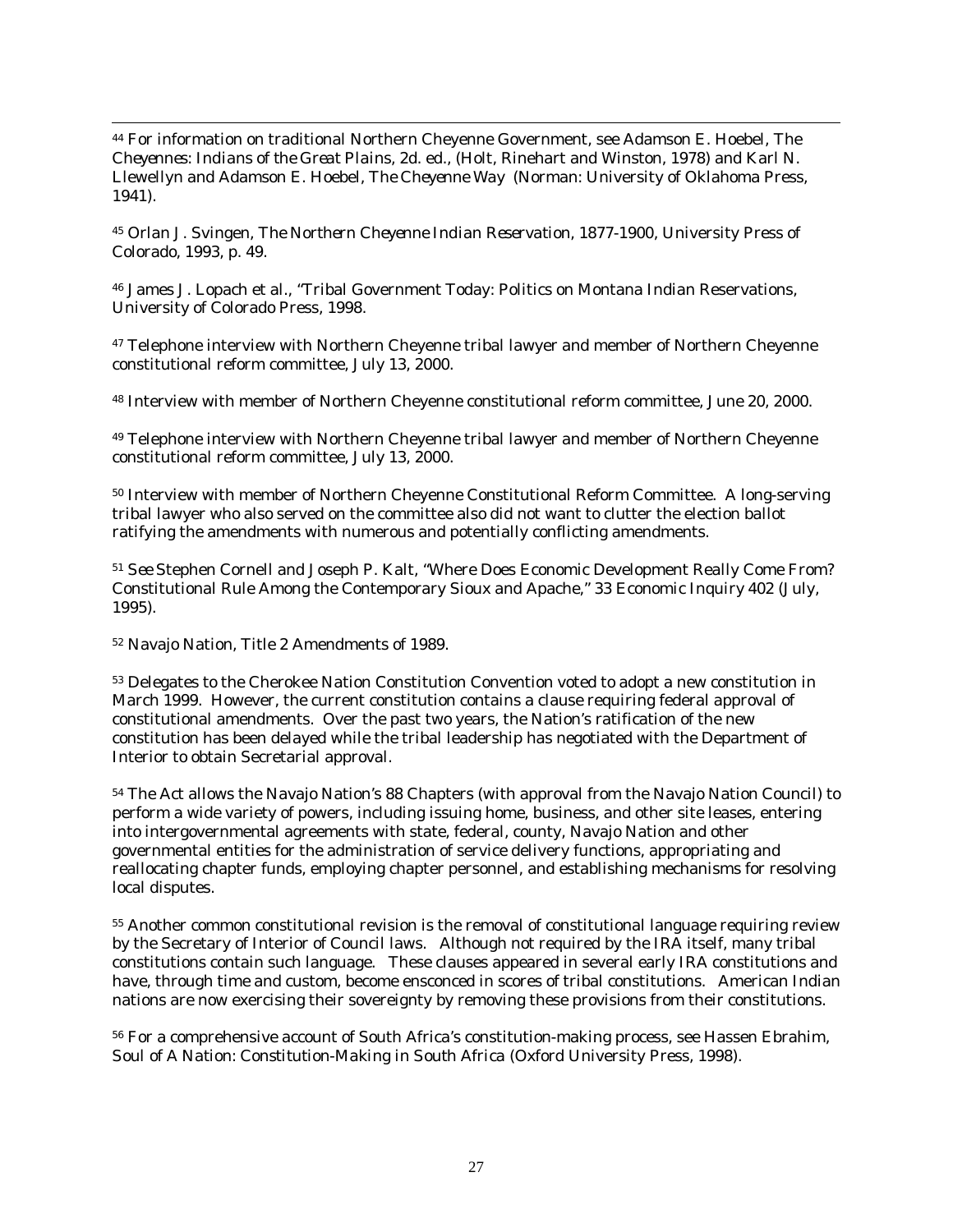$\overline{a}$ <sup>57</sup> *See* Michael Lusztig, "Constitutional Paralysis: Why Canadian Initiatives are Doomed to Fail," 28 *Canadian Journal of Political Science* 747 (Vol. 1, 1994).

58 Julius O. Ihonvbere, *Towards a New Constitutionalism in Africa*, Center for Democracy and Development Occasional Paper Series No. 4 (April, 2000)

59 The Navajo Nation Commission on Government Development consists of 12 members. Nominees are pooled from all three branches of government, the five agencies of the Navajo Nation, the President of the student body of the Navajo Community College and the Education Committee of the Navajo Nation Council (Title II, Section 972 of Navajo Nation Code). The Commission's powers are:

- 1. To develop a series of recommendations and proposals for alternative forms of government for consideration by the Navajo Nation Council and the Navajo People by examining and utilizing the concepts of the separation of powers and the delegation of authority to provide for the appropriate checks and balances in Navajo government; to establish the responsibility of the Navajo government to protect the rights and freedoms of the Navajo People; to establish limitations on how the Navajo government and its officials may use its powers and to define the powers of the Navajo People.
- 2. To provide short and long range comprehensive planning, evaluation and development appropriate to further enhance a Navajo Government that will perpetually accommodate the Navajo People by providing for their involvement, promote their general welfare, ensure governmental accountability, integrity, justice, domestic order, and retain traditional harmony, cultural respect, heritage and the protection of personal liberties.
- 3. To review, evaluate, and recommend laws, rules and regulations, including those of agencies, boards and commissions in order to develop a comprehensive system of government for the Navajo People.
- 4. To collect, assemble evaluate, interpret and distribute information, data statistics and evidence which accurately describes the Navajo Government status, circumstances and the needs of the Navajo People and which would also serve as a repository, library, resource and research center for such information.
- 5. To encourage the public, private and public organizations, chapters, traditional Navajo leaders, including Native ceremonial practitioners (medicinemen) to actively participate in carrying out the purposes of the Commission and to conduct public hearings. The Commission shall give due consideration to traditional values and philosophical views of the Native People.
- 6. To encourage appropriate educational curriculums designed to educate students and the general public on the governmental development of the Navajo Nation.

(Navajo Nation Code, Title 2 amendments, Section 973)

<sup>60</sup> As of 1982, eight states submit this question to the people every twenty years; one state holds a vote every sixteen years; four states vote every ten years; and one state votes every nine years. John Dinan, "Framing a People's Government: State Constitution-Making in the Progressive Era, 30 Rutgers L.J. 933, n. 5 (1999) citing Albert L. Sturm, The Development of American State Constitutions, 12 *Publius: The J. of Federalism* 57, 83, n.73 (1982).

<sup>61</sup> Interviews with members of Office of Navajo Government Development, member of Hualapai Nation Tribal Council, and members of Cherokee Nation Constitution Commission.

62 Interview with Albert Hale, August 14, 2000.